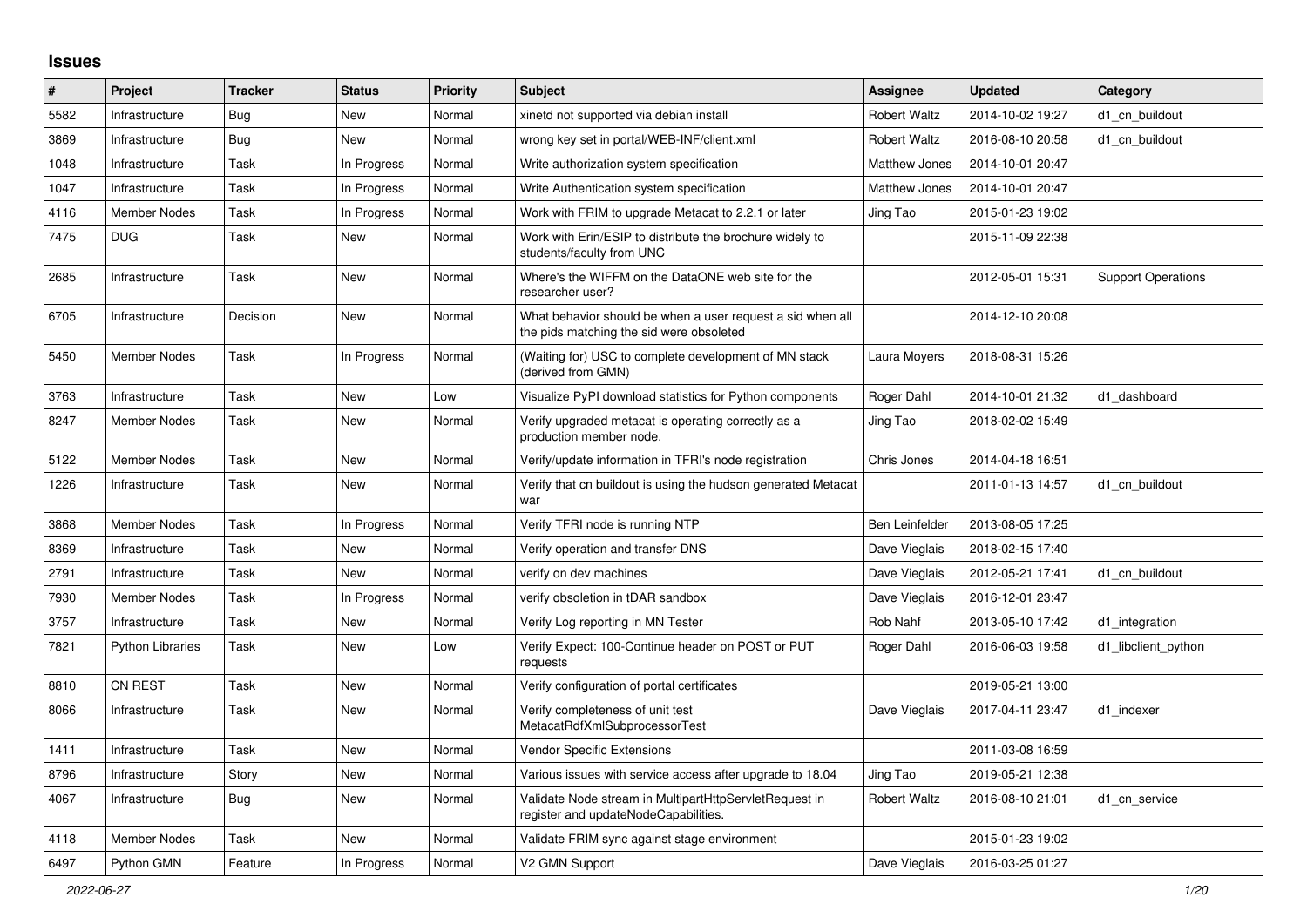| $\pmb{\#}$ | Project                           | <b>Tracker</b> | <b>Status</b> | <b>Priority</b> | <b>Subject</b>                                                                                   | <b>Assignee</b>        | <b>Updated</b>   | Category                      |
|------------|-----------------------------------|----------------|---------------|-----------------|--------------------------------------------------------------------------------------------------|------------------------|------------------|-------------------------------|
| 7389       | Java Client                       | Task           | Testing       | Normal          | V2 D1Object fails to download V1 content                                                         | Chris Jones            | 2015-09-28 17:50 | d1 libclient java             |
| 8850       | Infrastructure                    | <b>Bug</b>     | New           | Normal          | v2.3.11 RdfXmlSubprocessor /<br>HttpService.getDocumentBySeriesId can be wrong                   | Jing Tao               | 2019-11-06 18:32 | d1_indexer                    |
| 7097       | Infrastructure                    | Bug            | New           | Normal          | v1 call to CN.search() yields a NoClassDef exception for<br>boucncycastle                        | Rob Nahf               | 2015-05-12 18:46 |                               |
| 4115       | Member Nodes                      | MNDeployment   | Deferred      | Normal          | UTK Institutional Repository                                                                     |                        | 2018-04-17 17:32 |                               |
| 8683       | <b>Member Nodes</b>               | Story          | New           | Normal          | USGS SDC: redeploy as a v2 Slender Node with GMN                                                 | John Evans             | 2019-05-15 14:03 |                               |
| 7082       | Member Nodes                      | MNDeployment   | Operational   | Normal          | USGS Science Data Catalog (SDC)                                                                  | Laura Moyers           | 2018-10-09 16:27 |                               |
| 7048       | <b>Member Nodes</b>               | MNDeployment   | Deferred      | Low             | <b>USGS Regional Climate Centers</b>                                                             | Laura Moyers           | 2016-06-17 19:32 |                               |
| 3989       | Member Nodes                      | Task           | New           | Normal          | USGS Clearinghouse resource maps have discrepancies<br>with CN                                   | Ranjeet<br>Devarakonda | 2013-09-26 23:34 |                               |
| 8234       | Infrastructure                    | Story          | New           | Normal          | Use University of Kansas ORCID membership to support<br>authentication in production environment | Dave Vieglais          | 2018-01-09 19:10 | Authentication, Authorization |
| 2051       | Infrastructure                    | Task           | New           | Normal          | Use subject instead of NodeRef                                                                   |                        | 2011-11-23 18:11 | Documentation                 |
| 8077       | Search UI                         | Task           | New           | Normal          | Use ORE PID for citation if DOI                                                                  |                        | 2017-04-24 16:32 |                               |
| 7935       | Infrastructure                    | Task           | New           | Normal          | Use a dedicated hazelcast queue as the listener to generate<br>index task                        | Jing Tao               | 2017-02-27 18:07 | d1_indexer                    |
| 7050       | <b>Member Nodes</b>               | MNDeployment   | New           | Normal          | <b>USDA ARS</b>                                                                                  |                        | 2015-04-17 17:27 |                               |
| 8103       | Infrastructure                    | Task           | New           | Normal          | Upgrade the postgresql jdbc jar file on the cn context                                           | Jing Tao               | 2017-06-02 20:56 | d1_cn_service                 |
| 8086       | Infrastructure                    | Task           | In Progress   | Normal          | upgrade Spring dependencies                                                                      | Rob Nahf               | 2019-07-25 20:32 | d1_indexer                    |
| 8102       | Infrastructure                    | Task           | New           | Normal          | Upgrade postgresql jdbc jar file on Portal                                                       | Jing Tao               | 2017-06-02 20:53 | d1_portal                     |
| 8104       | Infrastructure                    | Task           | New           | Normal          | Upgrade postgresgl jdbc jar file on Metacat                                                      | Jing Tao               | 2017-06-02 20:58 | Metacat                       |
| 8782       | Infrastructure                    | Story          | New           | Normal          | Upgrade OS to Ubuntu 18.04 on CNs                                                                | Jing Tao               | 2019-03-22 18:12 |                               |
| 8246       | <b>Member Nodes</b>               | Task           | New           | Normal          | Upgrade metacat to the latest version                                                            | Jing Tao               | 2018-04-23 16:09 |                               |
| 8244       | Member Nodes                      | Story          | New           | Normal          | Upgrade Member Node to current version of Metacat (IOE)                                          | Amy Forrester          | 2018-01-25 15:36 |                               |
| 7219       | Python GMN                        | Story          | In Progress   | Normal          | Upgrade Django version used by GMN, add better support for<br><b>PUT</b> operations              | Dave Vieglais          | 2016-03-25 01:24 |                               |
| 3380       | Infrastructure                    | Task           | New           | Normal          | Upgrade d1_client_hzpeek to Hazelcast 2.x                                                        | Dave Vieglais          | 2012-12-12 16:50 |                               |
| 7183       | Infrastructure                    | Story          | New           | Normal          | Update wild card server certificate on all test.dataone.org<br>systems                           | Dave Vieglais          | 2015-06-15 15:10 | <b>Support Operations</b>     |
| 2585       | Infrastructure                    | Task           | In Progress   | Normal          | Update Use Case 09                                                                               | Skye Roseboom          | 2014-09-11 15:47 | d1_replication                |
| 1986       | Infrastructure                    | Task           | New           | Normal          | Update UC04 to use correct CN method for determining if a<br>PID exists                          | Dave Vieglais          | 2014-10-02 17:21 | Documentation                 |
| 8604       | Infrastructure                    | Task           | New           | Normal          | Update the static IP lists for robots etc                                                        | Dave Vieglais          | 2018-06-07 20:56 | d1_log_aggregation            |
| 7439       | <b>MN Service</b><br>Registration | Task           | New           | Normal          | Update the search interface to support rendering and other<br>actions for services               | Dave Vieglais          | 2015-10-16 14:06 |                               |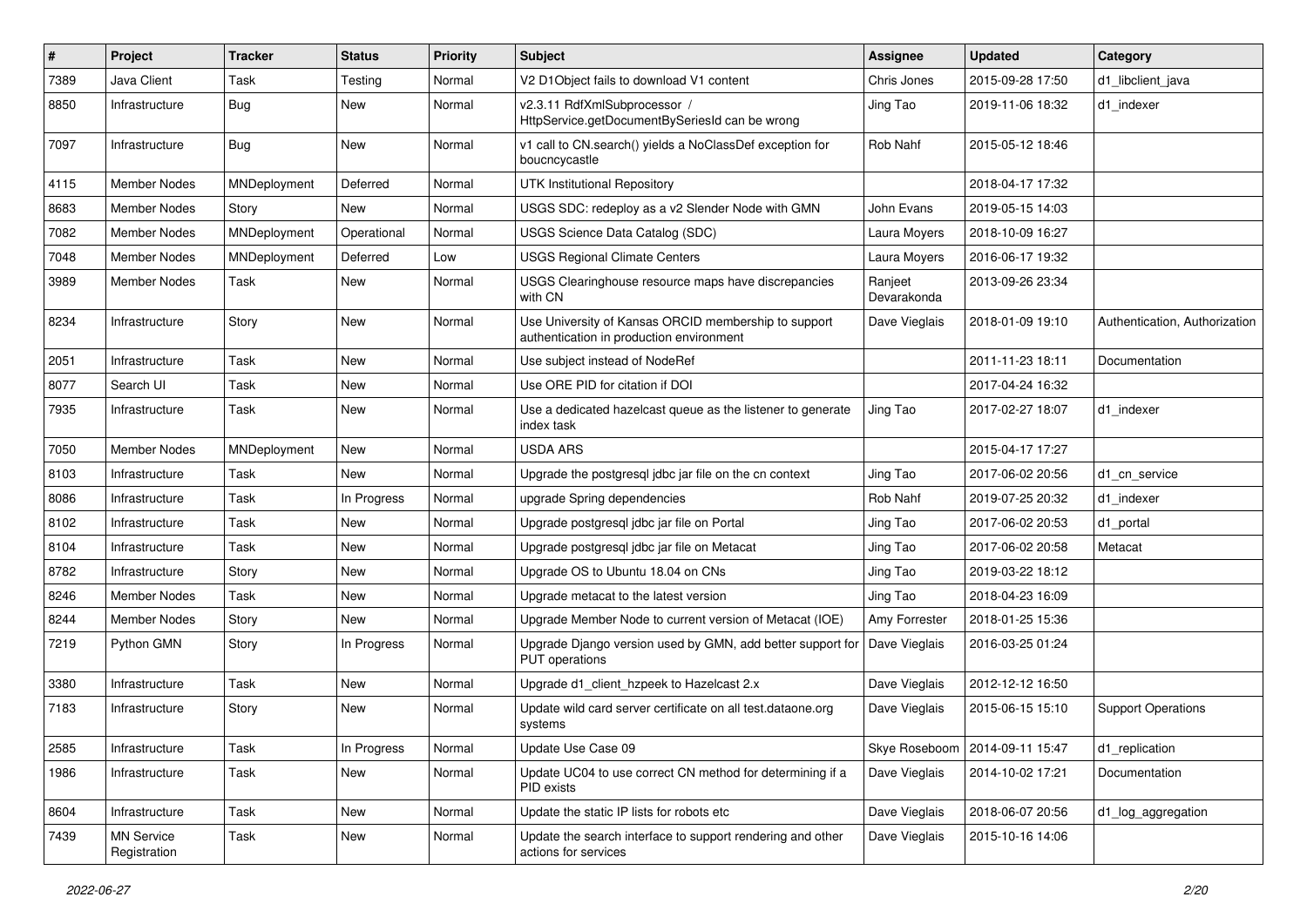| $\pmb{\#}$ | Project             | <b>Tracker</b> | <b>Status</b> | <b>Priority</b> | <b>Subject</b>                                                                                               | <b>Assignee</b>        | <b>Updated</b>   | Category                  |
|------------|---------------------|----------------|---------------|-----------------|--------------------------------------------------------------------------------------------------------------|------------------------|------------------|---------------------------|
| 6843       | Infrastructure      | Task           | In Progress   | Normal          | Update the prov instance of the RdfXmlSubprocessor to<br>index renamed and inverse provenance properties     | Chris Jones            | 2017-03-28 16:16 | d1 indexer                |
| 6053       | Member Nodes        | Task           | In Progress   | Normal          | Update science metadata files to include ORNL schema type                                                    | Ranjeet<br>Devarakonda | 2014-11-24 14:57 |                           |
| 4200       | Infrastructure      | Task           | <b>New</b>    | Normal          | Update replication.properties with metacat database<br>password after upgrade before starting process daemon | Chris Jones            | 2013-12-11 20:34 | Environment.Production    |
| 6398       | Infrastructure      | Task           | New           | Normal          | update MNWebTest operations docs                                                                             | Rob Nahf               | 2014-10-01 20:34 | MNWebChecker              |
| 1649       | Infrastructure      | Task           | New           | Normal          | Update Metacat's CNCorelmpl to include addFormat()                                                           |                        | 2016-06-22 16:51 |                           |
| 1651       | Infrastructure      | Task           | New           | Normal          | Update Metacat ResourceHandler to field the PUT call on<br>/formats/fmtid                                    |                        | 2016-06-22 16:51 |                           |
| 3906       | Member Nodes        | Task           | New           | High            | Update malformed Resource Maps                                                                               |                        | 2013-08-09 17:50 |                           |
| 3625       | Infrastructure      | Task           | New           | Normal          | Update existing SANParks doctype="metadata" objects to<br>new ESRI/FGDC objectFormatId                       | Ben Leinfelder         | 2013-02-27 23:44 | Environment.Production    |
| 6367       | Infrastructure      | Task           | New           | Normal          | Update drive firmware on P2-1 UCSB SAN Array                                                                 | Nick Outin             | 2014-09-08 20:19 | Hardware                  |
| 4189       | Infrastructure      | Task           | In Progress   | Normal          | Update dataoneErrors.xsd to match the documentation                                                          | Dave Vieglais          | 2017-01-14 00:24 | d1 schemas                |
| 1648       | Java Client         | Task           | New           | Normal          | Update d1_libclient_java ObjectFormatCache to include<br>addFormat()                                         |                        | 2016-06-22 16:51 | d1 libclient java         |
| 1647       | Java Client         | Task           | New           | Normal          | Update d1_common_java ObjectFormatServiceImpl to<br>include addFormat()                                      |                        | 2016-06-22 16:51 | d1 common java            |
| 1650       | Infrastructure      | Task           | New           | Normal          | Update d1 cn service ProxyCNCoreService and<br>CNCoreController to include addFormat()                       |                        | 2016-06-22 16:51 |                           |
| 3624       | Infrastructure      | Task           | Testing       | Normal          | Update CN index processing to support ESRI FGDC<br>metadata format                                           | Skye Roseboom          | 2013-03-05 23:27 | d1 indexer                |
| 8858       | Infrastructure      | Task           | New           | Normal          | Update CN Apache configs in version control with directives<br>to support sitemaps                           | Bryce Mecum            | 2020-02-24 19:26 |                           |
| 8368       | Infrastructure      | Story          | New           | Normal          | Update backup strategy for jenkins job configurations to<br>subversion                                       | Dave Vieglais          | 2019-01-22 19:25 | <b>Support Operations</b> |
| 4190       | Infrastructure      | Task           | New           | Normal          | Update architecture docs to import dataoneErrors.xsd                                                         | Dave Vieglais          | 2014-09-24 18:28 | Documentation             |
| 3728       | Infrastructure      | Task           | New           | Normal          | Update and augment architecture use cases to describe<br>processes for property changes on system metadata   | Dave Vieglais          | 2014-09-24 18:27 | Documentation             |
| 3567       | <b>Member Nodes</b> | Task           | New           | Normal          | Unresolvable content on CN from ONEShare                                                                     |                        | 2016-06-03 13:43 |                           |
| 6761       | Infrastructure      | Task           | New           | Normal          | unregister extraneous nodes in STAGE-2                                                                       |                        | 2015-01-14 00:49 | Environment.Stage2        |
| 3371       | Infrastructure      | Task           | New           | Normal          | unmarshalTypeFromFile method is using FileReader                                                             |                        | 2012-10-29 19:15 |                           |
| 7919       | Infrastructure      | <b>Bug</b>     | New           | High            | unloadable system metadata in CNs by Hazelcast                                                               |                        | 2016-11-01 19:30 | Metacat                   |
| 3689       | <b>Member Nodes</b> | MNDeployment   | Deferred      | Normal          | University of South Carolina, Computer Science Department                                                    |                        | 2018-08-31 15:26 |                           |
| 3213       | Member Nodes        | MNDeployment   | Operational   | Normal          | University of Illinois, Chicago member node                                                                  | Jing Tao               | 2020-01-23 22:42 |                           |
| 907        | Infrastructure      | Task           | In Progress   | Normal          | unify d1_integration for multiple environments and test<br>languages                                         | Rob Nahf               | 2012-10-16 21:34 | d1_integration            |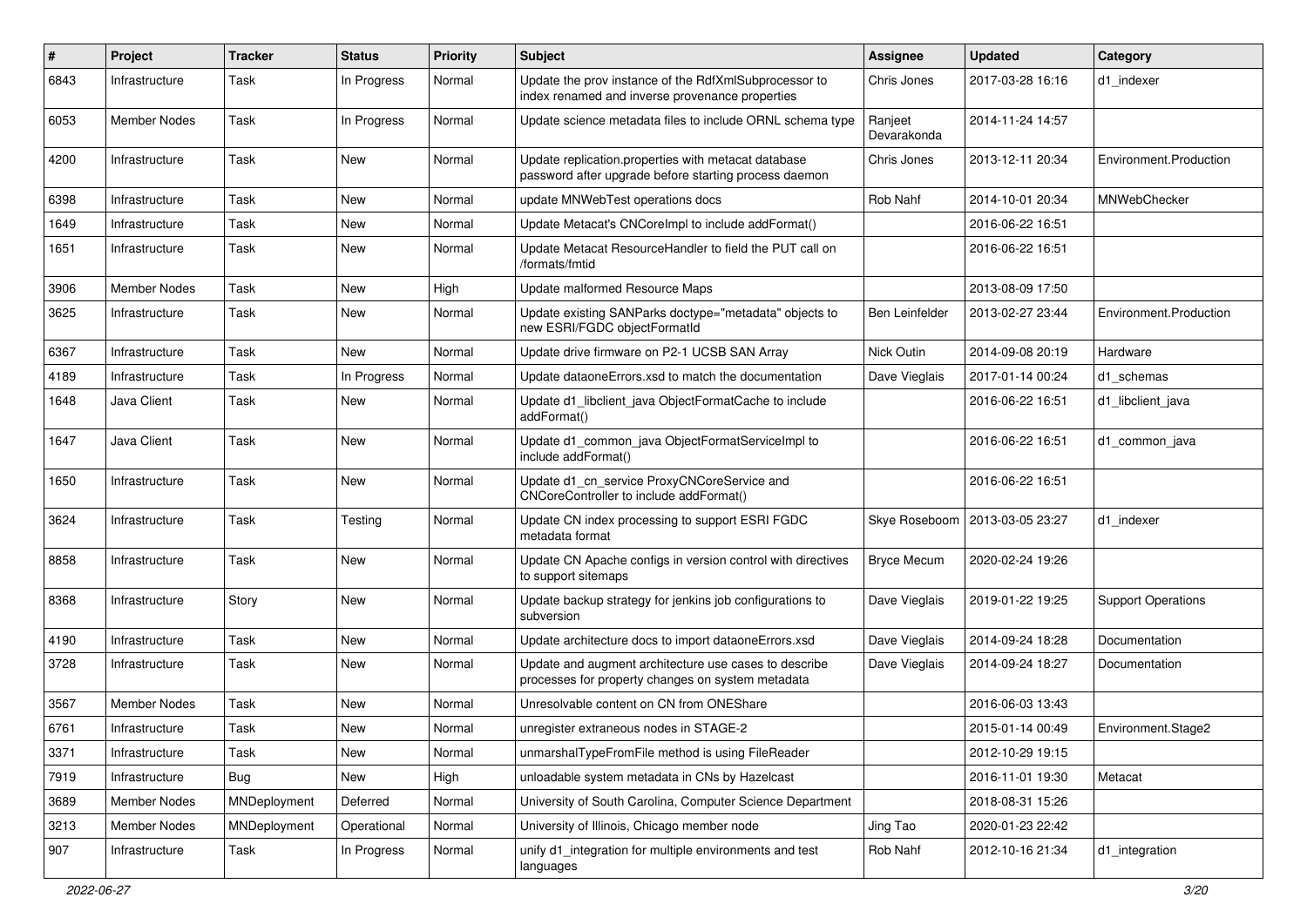| #    | Project                         | <b>Tracker</b> | <b>Status</b> | <b>Priority</b> | <b>Subject</b>                                                                                      | Assignee            | <b>Updated</b>   | Category                |
|------|---------------------------------|----------------|---------------|-----------------|-----------------------------------------------------------------------------------------------------|---------------------|------------------|-------------------------|
| 7096 | <b>CN REST</b>                  | Task           | <b>New</b>    | Normal          | Unexpectedly closed streams / disconnects on UNM network                                            | Dave Vieglais       | 2015-05-12 17:49 |                         |
| 7163 | <b>Member Nodes</b>             | MNDeployment   | <b>New</b>    | Low             | UN Environmental Programme World Conservation<br>Monitoring Centre (UNEP WCMC)                      | <b>Bruce Wilson</b> | 2016-04-04 17:17 |                         |
| 6542 | Infrastructure                  | Bug            | <b>New</b>    | Normal          | Unable to add metadata document on mndemo8                                                          |                     | 2014-10-30 16:30 | Environment.Development |
| 3191 | <b>Member Nodes</b>             | MNDeployment   | Deferred      | Normal          | <b>UC Vertnet Member Node</b>                                                                       | Dave Vieglais       | 2017-01-31 14:54 |                         |
| 3236 | <b>Member Nodes</b>             | MNDeployment   | New           | Normal          | <b>UCNRS</b> member node                                                                            | Mark<br>Schildhauer | 2013-01-30 20:59 |                         |
| 8030 | <b>Member Nodes</b>             | MNDeployment   | <b>New</b>    | Normal          | UCAR Research Data Archive                                                                          | Laura Moyers        | 2018-04-16 17:39 |                         |
| 1983 | Infrastructure                  | Task           | New           | Normal          | UC04 describes MNCore.ping() with discovery capability                                              | Dave Vieglais       | 2014-10-02 17:21 | Documentation           |
| 1961 | Infrastructure                  | Task           | <b>New</b>    | Normal          | Types.ErrorMessage - does not exist                                                                 | Dave Vieglais       | 2014-10-02 17:21 | Documentation           |
| 2172 | Infrastructure                  | Task           | New           | Normal          | Types.DateTime: Example serialization without TZ designator                                         | Dave Vieglais       | 2014-10-02 17:21 | Documentation           |
| 7370 | Infrastructure                  | Bug            | New           | Normal          | TypeFactory.convertTypeFromType does not use xmlValue<br>comparisons for Enum conversions           | Rob Nahf            | 2015-09-21 16:07 | d1 common java          |
| 7882 | Infrastructure                  | Story          | In Progress   | Normal          | Tune CN logfile management                                                                          | Dave Vieglais       | 2018-01-17 19:03 |                         |
| 4227 | Member Nodes                    | MNDeployment   | <b>New</b>    | Low             | <b>TRY Plant Trait Database</b>                                                                     | Laura Moyers        | 2015-11-19 15:40 |                         |
| 2642 | Infrastructure                  | Task           | In Progress   | Normal          | Try installing GMN according to the setup instructions                                              | Andrew Pippin       | 2012-07-06 16:25 | d1 mn GMN               |
| 8346 | <b>Testing MN</b><br>Management | Task           | New           | Normal          | Training & Education                                                                                |                     | 2018-02-08 15:28 |                         |
| 8531 | <b>Member Nodes</b>             | Task           | New           | Normal          | Training & education                                                                                |                     | 2018-04-06 15:11 |                         |
| 1333 | Infrastructure                  | Task           | New           | Normal          | traceInformation -> trace                                                                           |                     | 2011-02-09 22:46 |                         |
| 8195 | Infrastructure                  | <b>Bug</b>     | In Progress   | High            | Tomcat out of memory error                                                                          | Dave Vieglais       | 2017-12-26 20:01 |                         |
| 8860 | <b>CN REST</b>                  | Bug            | New           | Normal          | /token endpoint doesn't set a content-type and character<br>encoding                                |                     | 2020-02-29 01:00 | d1_portal               |
| 8525 | Infrastructure                  | Story          | In Progress   | High            | timeout exceptions thrown from Hazelcast disable<br>synchronization                                 | Rob Nahf            | 2018-11-16 17:32 | d1_synchronization      |
| 3894 | Infrastructure                  | Task           | <b>New</b>    | Normal          | This task contains all the bugs related to the story                                                |                     | 2014-09-24 18:27 |                         |
| 6389 | Infrastructure                  | Task           | New           | Normal          | The version of com.googlecode.foresite-toolkit is<br>1.0-SNAPSHOT on the d1_libclient_java releases |                     | 2014-09-18 00:42 |                         |
| 2147 | Infrastructure                  | Task           | <b>New</b>    | Low             | The Python stack does not support Unicode supplementary<br>characters (above 0xffff)                | Roger Dahl          | 2012-04-16 03:50 | d1_common_python        |
| 8043 | Infrastructure                  | Bug            | New           | Normal          | The origin field for EML documents isn't properly extracted<br>when references are used             | Jing Tao            | 2019-02-12 18:45 | d1_indexer              |
| 3501 | Infrastructure                  | Task           | New           | Normal          | The list of MN objects doesn't show an object, but the direct<br>access shows it                    |                     | 2013-01-18 19:13 |                         |
| 6485 | Member Nodes                    | MNDeployment   | Operational   | High            | The Digital Archaeology Record (tDAR)                                                               | Laura Moyers        | 2019-10-09 02:24 |                         |
| 7967 | Infrastructure                  | <b>Bug</b>     | In Progress   | Normal          | The CN is not following the xml schema definition when<br>creating dataone exceptions               | Dave Vieglais       | 2018-05-23 18:13 | Architecture Design     |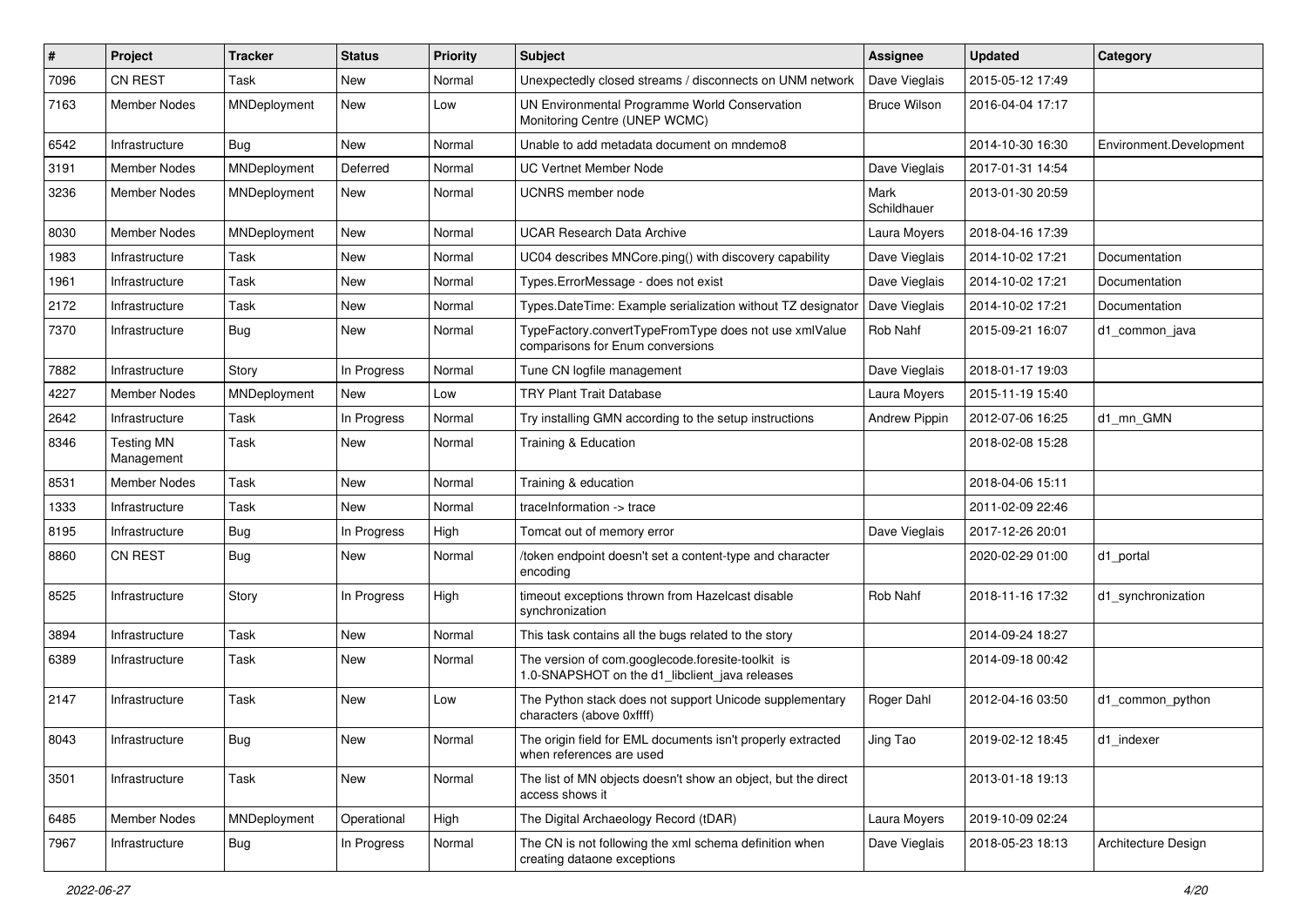| $\vert$ # | Project                         | <b>Tracker</b> | <b>Status</b> | <b>Priority</b> | Subject                                                                                                   | <b>Assignee</b>     | <b>Updated</b>   | Category            |
|-----------|---------------------------------|----------------|---------------|-----------------|-----------------------------------------------------------------------------------------------------------|---------------------|------------------|---------------------|
| 3597      | Member Nodes                    | Task           | New           | Normal          | The Avian Knolwedge Network (AKN) and Cornell Lab of<br>Ornithology eBird should be distinct Member Nodes | Ben Leinfelder      | 2014-04-23 01:32 |                     |
| 4176      | Infrastructure                  | Bug            | <b>New</b>    | Normal          | The archive method in CN doesn't call back to the<br>authoritative and replica MNs.                       |                     | 2014-10-01 21:25 |                     |
| 8846      | <b>Member Nodes</b>             | Bug            | <b>New</b>    | Normal          | TFRI node unresponsive                                                                                    |                     | 2019-10-08 15:26 |                     |
| 6376      | Infrastructure                  | Task           | <b>New</b>    | Normal          | test the new strategy against working ReplicationManager<br>test                                          | Rob Nahf            | 2016-06-22 16:53 | d1_replication      |
| 8703      | Infrastructure                  | Task           | <b>New</b>    | Normal          | test the cleaned up indexer in DEV                                                                        | Rob Nahf            | 2018-09-24 18:05 | d1_indexer          |
| 6397      | Infrastructure                  | Task           | <b>New</b>    | Normal          | test that it works from standalone .war                                                                   | Rob Nahf            | 2014-10-01 20:34 | <b>MNWebChecker</b> |
| 8466      | <b>Testing MN</b><br>Management | Task           | <b>New</b>    | Normal          | test: Test Registration                                                                                   |                     | 2018-03-01 21:04 |                     |
| 8463      | <b>Testing MN</b><br>Management | Story          | <b>New</b>    | Normal          | test: Testing & Development                                                                               |                     | 2018-03-01 21:04 |                     |
| 4665      | Java Client                     | Task           | <b>New</b>    | Normal          | Tests contain redundant code.                                                                             |                     | 2015-02-11 20:08 |                     |
| 8566      | Member Nodes                    | Task           | In Progress   | Normal          | <b>Test Registration</b>                                                                                  | Rob Nahf            | 2019-04-16 17:17 |                     |
| 8350      | <b>Testing MN</b><br>Management | Task           | <b>New</b>    | Normal          | <b>Test Registration</b>                                                                                  |                     | 2018-02-08 15:28 |                     |
| 8294      | <b>Testing MN</b><br>Management | MNDeployment   | New           | Normal          | Test Node 2                                                                                               |                     | 2018-02-08 15:28 |                     |
| 8462      | <b>Testing MN</b><br>Management | MNDeployment   | New           | Normal          | <b>Test MN ticket</b>                                                                                     |                     | 2018-03-01 20:57 |                     |
| 8464      | <b>Testing MN</b><br>Management | Task           | <b>New</b>    | Normal          | test: Metadata Validation                                                                                 |                     | 2018-03-01 21:04 |                     |
| 8347      | <b>Testing MN</b><br>Management | Story          | New           | Normal          | Testing & Development                                                                                     |                     | 2018-02-08 15:28 |                     |
| 925       | Infrastructure                  | Task           | <b>New</b>    | Normal          | Test for correct response to invalid input:<br>CCI.ITK.FUSE-client                                        |                     | 2011-10-31 20:32 | d1_client_ONEDrive  |
| 8145      | Member Nodes                    | Task           | <b>New</b>    | Normal          | <b>Test Fabric</b>                                                                                        | Monica Ihli         | 2017-07-19 00:44 |                     |
| 8467      | <b>Testing MN</b><br>Management | Task           | <b>New</b>    | Normal          | test: Display as Upcoming                                                                                 |                     | 2018-03-01 21:04 |                     |
| 8465      | <b>Testing MN</b><br>Management | Task           | New           | Normal          | test: Develop or Implement MN Software                                                                    |                     | 2018-03-01 21:04 |                     |
| 8154      | Member Nodes                    | Task           | New           | Normal          | Test content from the test NKN member node should be<br>archived or deleted from production               |                     | 2017-07-26 19:55 |                     |
| 8149      | <b>Member Nodes</b>             | Task           | New           | Normal          | Test 1.x to 2.x pip upgrade w/ no data                                                                    | Monica Ihli         | 2017-09-26 15:57 |                     |
| 7161      | CN REST                         | <b>Bug</b>     | New           | Normal          | TERN object fails to be indexed by Solr, but successfully<br>synchronized                                 |                     | 2015-06-05 18:04 | d1_synchronization  |
| 6544      | Member Nodes                    | MNDeployment   | Operational   | High            | TERN Australia (powered by AEKOS)                                                                         | <b>Bruce Wilson</b> | 2019-05-22 14:21 |                     |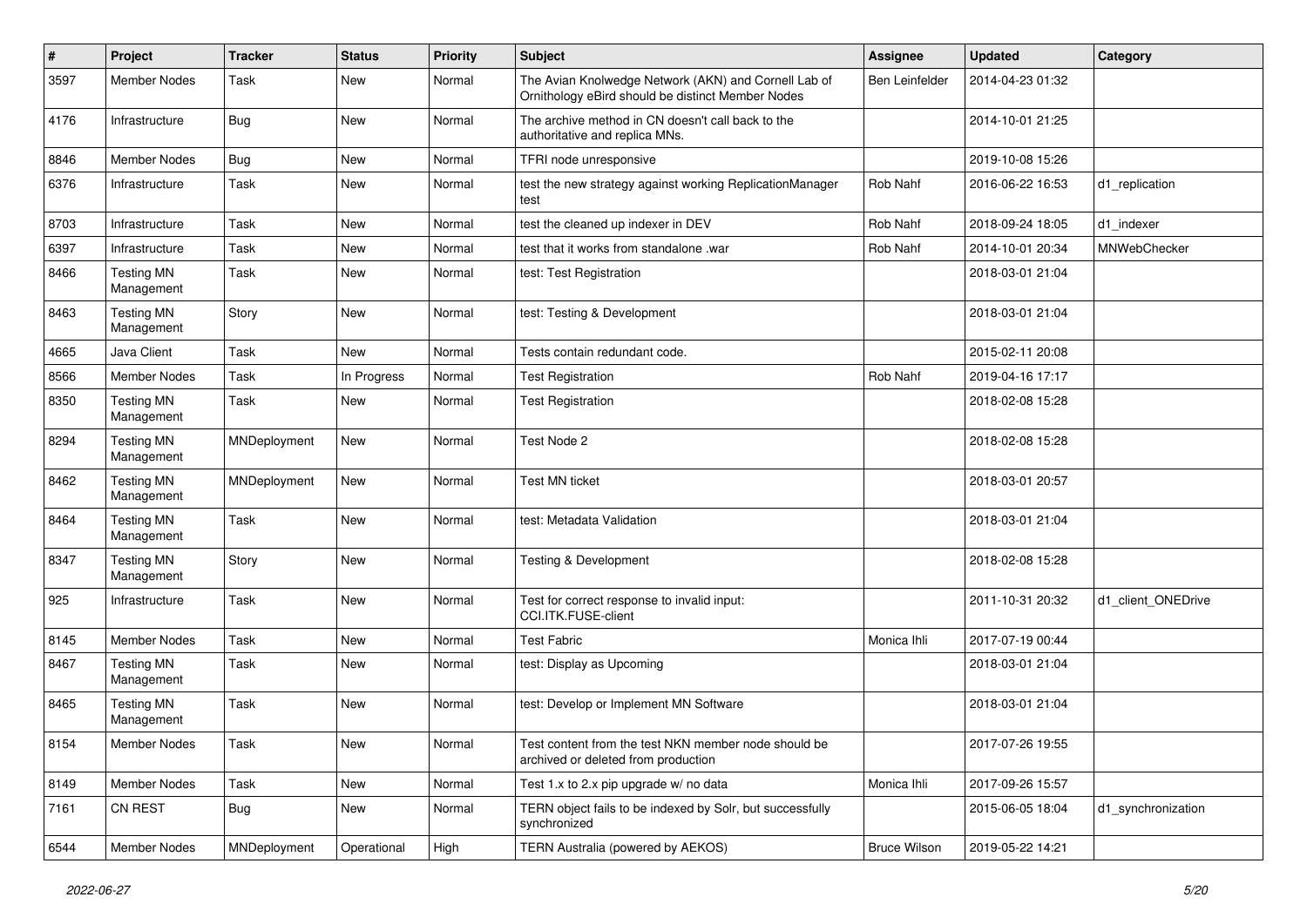| $\#$ | Project                         | <b>Tracker</b> | <b>Status</b> | Priority | <b>Subject</b>                                                                                     | <b>Assignee</b>     | <b>Updated</b>   | Category                |
|------|---------------------------------|----------------|---------------|----------|----------------------------------------------------------------------------------------------------|---------------------|------------------|-------------------------|
| 8345 | <b>Testing MN</b><br>Management | Task           | New           | Normal   | <b>Technical Requirements</b>                                                                      |                     | 2018-02-08 15:28 |                         |
| 8723 | <b>Member Nodes</b>             | Task           | New           | Low      | tDAR: Implemented IP Whitelisting on tDAR systems /<br>Impacts to reporting                        | Amy Forrester       | 2018-10-02 16:51 |                         |
| 7686 | <b>Member Nodes</b>             | Task           | Testing       | High     | tDAR - Enable URL links out to data from search results                                            | Ben Leinfelder      | 2016-09-27 15:56 |                         |
| 3201 | <b>Member Nodes</b>             | MNDeployment   | Operational   | Normal   | Taiwan Forestry Research Institute                                                                 | Amy Forrester       | 2019-10-08 15:26 |                         |
| 3211 | <b>Member Nodes</b>             | MNDeployment   | New           | Normal   | Taiwan Ecological Research Network member node                                                     | Ben Leinfelder      | 2014-02-20 21:58 |                         |
| 8076 | Infrastructure                  | Bug            | New           | High     | sysmeta can not be retrieved for some objects                                                      | Dave Vieglais       | 2017-04-22 01:54 | dataone-cn-rest-service |
| 7687 | <b>CN REST</b>                  | Bug            | New           | Normal   | Synchronization unable to change BaseURLs upon<br>updateNodeCapabilities notification              | Rob Nahf            | 2016-07-22 19:22 | d1 synchronization      |
| 8036 | Infrastructure                  | Story          | New           | Normal   | synchronization should respond to various MN down<br>conditions to avoid syncFailures              | Rob Nahf            | 2018-01-17 18:55 | d1 synchronization      |
| 4098 | Infrastructure                  | Task           | New           | Normal   | Synchronization should allow valid replicas held by MNs to<br>set obsoletedBy and archive flags    | Dave Vieglais       | 2014-07-31 22:23 | d1_synchronization      |
| 8783 | Infrastructure                  | Bug            | New           | Normal   | synchronization re-created 26k map entries in<br>SyncQueueFacade.nodeIdRoundRobin                  | Rob Nahf            | 2019-04-02 20:10 | d1 synchronization      |
| 7889 | Infrastructure                  | Story          | New           | Normal   | Synchronization not happening when authoritativeMN is not<br>set correctly.                        | Rob Nahf            | 2018-01-17 19:01 | d1_synchronization      |
| 6011 | Infrastructure                  | Bug            | New           | Normal   | Synchronization fails from max syncobjectqueue size                                                | <b>Robert Waltz</b> | 2016-01-05 17:52 | d1 synchronization      |
| 8827 | Infrastructure                  | Bug            | New           | Normal   | synchronization doesn't update dateSystemMetadataModified<br>if that's the only field that changed | Rob Nahf            | 2019-07-11 21:26 | d1 synchronization      |
| 8655 | Infrastructure                  | Bug            | New           | High     | Synchronization died with OOM                                                                      |                     | 2018-07-13 11:24 |                         |
| 7911 | <b>CN REST</b>                  | Task           | New           | Normal   | Synchronization allows invalid checksums, preventing<br>corrected sync                             |                     | 2016-10-17 15:58 | d1_synchronization      |
| 7954 | Infrastructure                  | Bug            | New           | Normal   | SyncFailedTask:submitSynchronizationFailed does not<br>provide cert when connecting to MN          | Roger Dahl          | 2017-04-19 18:55 | d1_synchronization      |
| 8864 | <b>CN REST</b>                  | Story          | New           | Normal   | Sychronization does not register authoritative replica entry<br>correctly                          | Jing Tao            | 2020-06-19 21:59 | d1_synchronization      |
| 8049 | Infrastructure                  | Story          | In Progress   | Normal   | Support synchronization of system metadata for unhosted<br>METADATA and RES_MAP objects            |                     | 2018-01-17 18:50 | Architecture Design     |
| 8766 | Infrastructure                  | Feature        | In Progress   | Normal   | support server-side link checking for the 303 redirect url in<br>the resolve call                  | Rob Nahf            | 2019-05-31 15:16 | d1 cn service           |
| 6543 | Infrastructure                  | Story          | New           | Normal   | Support RIF-CS metadata standard                                                                   | Dave Vieglais       | 2018-01-17 19:46 | Format ID               |
| 7095 | Python GMN                      | Story          | New           | Low      | Support HTTP redirect capability for GMN within the Vendor<br>Specific Extension model             | Dave Vieglais       | 2016-03-25 02:30 |                         |
| 8693 | Infrastructure                  | Decision       | In Progress   | Low      | Support Google Dataset Search on search.dataone.org via<br>partial server side rendering           |                     | 2019-06-06 23:53 |                         |
| 8507 | Infrastructure                  | Task           | New           | Normal   | Support generation of citation metadata records from dublin<br>core                                |                     | 2018-03-19 22:37 |                         |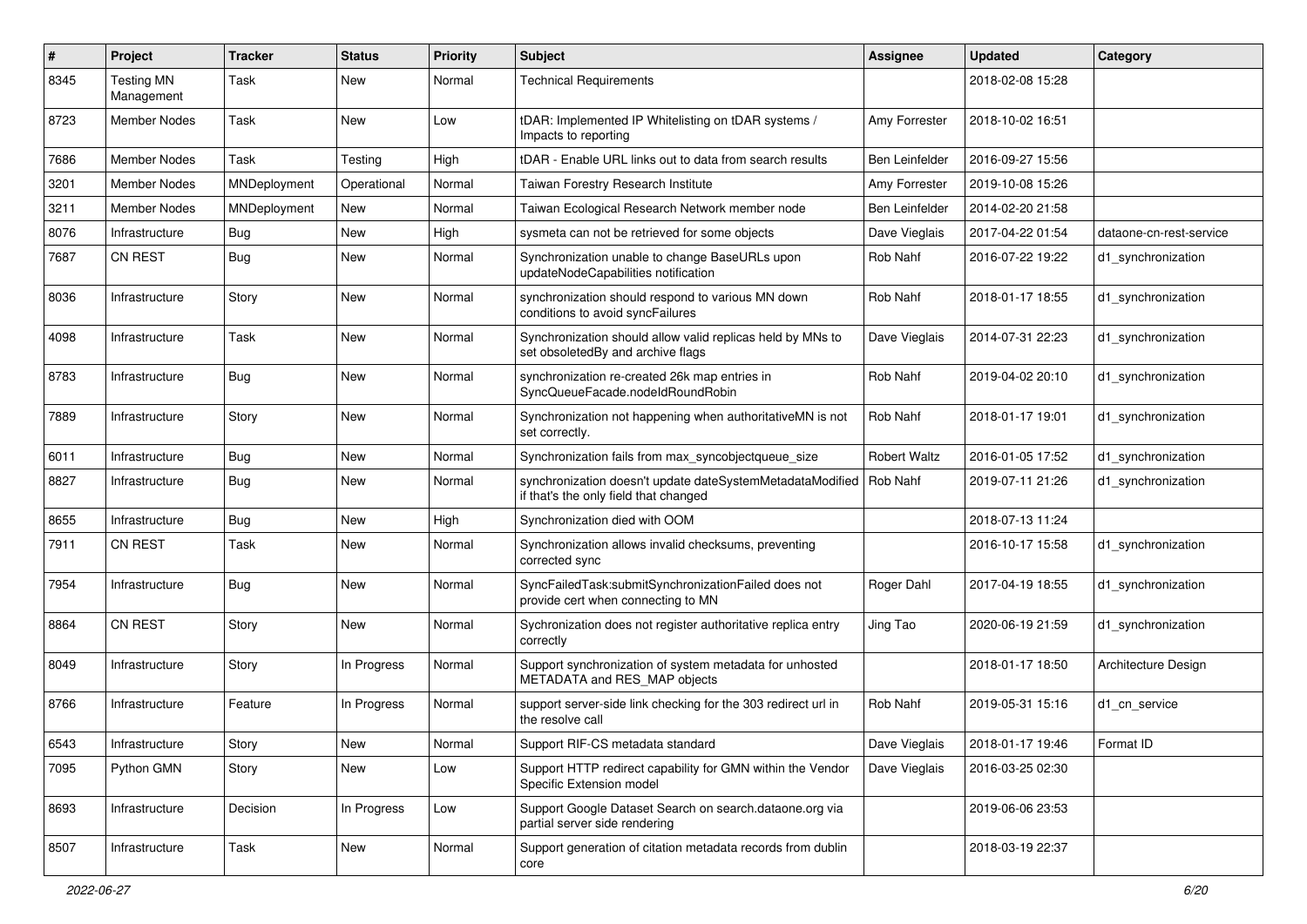| $\#$ | Project                 | <b>Tracker</b> | <b>Status</b> | <b>Priority</b> | <b>Subject</b>                                                                                                                                        | <b>Assignee</b>     | <b>Updated</b>   | Category                  |
|------|-------------------------|----------------|---------------|-----------------|-------------------------------------------------------------------------------------------------------------------------------------------------------|---------------------|------------------|---------------------------|
| 7754 | Search UI               | Story          | In Progress   | Normal          | Support for XSL transform of various metadata formats                                                                                                 | <b>Bryce Mecum</b>  | 2018-05-17 14:18 | MetacatUI                 |
| 6876 | Infrastructure          | Task           | <b>New</b>    | Normal          | Support for ISO 19139 metadata standard                                                                                                               |                     | 2015-03-10 17:27 | Format ID                 |
| 6877 | Infrastructure          | Task           | New           | Normal          | Support for ISO 19115 metadata standard                                                                                                               |                     | 2015-03-10 18:08 | Format ID                 |
| 6883 | Infrastructure          | Story          | New           | Normal          | support for ESRI Shapefile object format                                                                                                              |                     | 2018-01-17 19:40 | Format ID                 |
| 8504 | Infrastructure          | Story          | <b>New</b>    | Normal          | Support creation of data citation record from solr record                                                                                             | Monica Ihli         | 2018-07-17 23:06 | d1 indexer                |
| 4671 | Java Client             | Task           | In Progress   | Normal          | suggest updating the following versions:                                                                                                              |                     | 2015-02-11 20:08 |                           |
| 8737 | Infrastructure          | Story          | New           | Normal          | Submitters and rights-holders with group permissions can't be Jing Tao<br>granted authorization when the sync process validates sid                   |                     | 2018-11-28 17:12 | d1_synchronization        |
| 1520 | Infrastructure          | Task           | New           | Normal          | <b>Stream Output</b>                                                                                                                                  |                     | 2011-05-04 14:35 |                           |
| 3994 | Member Nodes            | Task           | <b>New</b>    | Normal          | Stories and bugs are showing up in the MN Dashboard;<br>should be restricted to MNDeployment trackers                                                 | Dave Vieglais       | 2013-09-26 23:34 |                           |
| 7908 | <b>DUG</b>              | Task           | <b>New</b>    | Normal          | Start a lesson learned document                                                                                                                       |                     | 2016-10-11 20:35 |                           |
| 8078 | Infrastructure          | Task           | <b>New</b>    | Normal          | standardize task serialization for language independence                                                                                              | Rob Nahf            | 2017-04-25 22:39 | d1 indexer                |
| 4663 | Java Client             | Task           | New           | Normal          | src/main/resources appears to have config for log4j through<br>commons-logging but neither logging library is declared as a<br>test scope dependency. |                     | 2015-02-11 20:08 |                           |
| 4660 | Java Client             | Task           | <b>New</b>    | Normal          | src/main/java has XML files                                                                                                                           | <b>Robert Waltz</b> | 2015-02-11 20:08 | d1 common java            |
| 2083 | Infrastructure          | Task           | New           | Normal          | Split the CN API into public and private sections                                                                                                     | Dave Vieglais       | 2014-10-02 17:21 | Documentation             |
| 2227 | Infrastructure          | Task           | New           | Normal          | Specify valid mimetypes for responses                                                                                                                 | Dave Vieglais       | 2014-10-02 17:21 | Documentation             |
| 3905 | Infrastructure          | Task           | In Progress   | Normal          | Sort out shell logins for splunk system                                                                                                               | <b>Bruce Wilson</b> | 2013-08-23 13:27 | <b>Support Operations</b> |
| 7466 | Infrastructure          | Task           | In Progress   | Normal          | Some objects not accessible on the CN via REST API                                                                                                    | Chris Jones         | 2015-11-05 16:11 | Metacat                   |
| 8842 | Infrastructure          | Story          | New           | Normal          | Some exceptions in Metacat                                                                                                                            |                     | 2019-09-19 17:53 |                           |
| 8841 | Infrastructure          | Story          | New           | Normal          | Solr Index processor don't parse the attributes on the<br>otherEntity on an EML object                                                                | Jing Tao            | 2019-09-10 22:41 | d1 indexer                |
| 7299 | <b>Python Libraries</b> | Bug            | <b>New</b>    | Normal          | SolrConnection fails if persistent property is not set to True                                                                                        | Roger Dahl          | 2016-04-20 19:45 | d1_libclient_python       |
| 7682 | Log Reporting           | Task           | <b>New</b>    | Normal          | Sluggish Purging Read Event Cache                                                                                                                     |                     | 2016-03-17 15:02 | d1_log_aggregation        |
| 1762 | Infrastructure          | Task           | New           | Normal          | Sketch CN components and associations                                                                                                                 | Dave Vieglais       | 2014-10-02 17:40 |                           |
| 4296 | Member Nodes            | MNDeployment   | New           | Normal          | Sierra Nevada Global Change Observatory Member Node                                                                                                   | Laura Moyers        | 2017-01-30 17:01 |                           |
| 6359 | <b>Member Nodes</b>     | MNDeployment   | <b>New</b>    | Low             | <b>SiBBr</b>                                                                                                                                          | Laura Moyers        | 2015-11-19 17:20 |                           |
| 6067 | Infrastructure          | Decision       | New           | Normal          | Should we configure Dependency Analyzer Plugin in<br>Jenkins?                                                                                         | Robert Waltz        | 2014-08-22 03:58 | Environment.Development   |
| 7822 | Infrastructure          | Task           | New           | Normal          | Should we configure clients to use Expect 100-Continue<br>header in 1.1 requests                                                                      | Rob Nahf            | 2016-06-03 19:46 | d1_libclient_java         |
| 8776 | CN REST                 | Task           | New           | Normal          | Set valid replica status to completed                                                                                                                 | Chris Jones         | 2019-03-12 15:57 | d1_replication_auditor    |
| 7047 | Infrastructure          | Task           | New           | Normal          | Set user-agent in http request header for CN requests to<br>member nodes                                                                              | <b>Robert Waltz</b> | 2015-04-15 22:41 | d1 cn service             |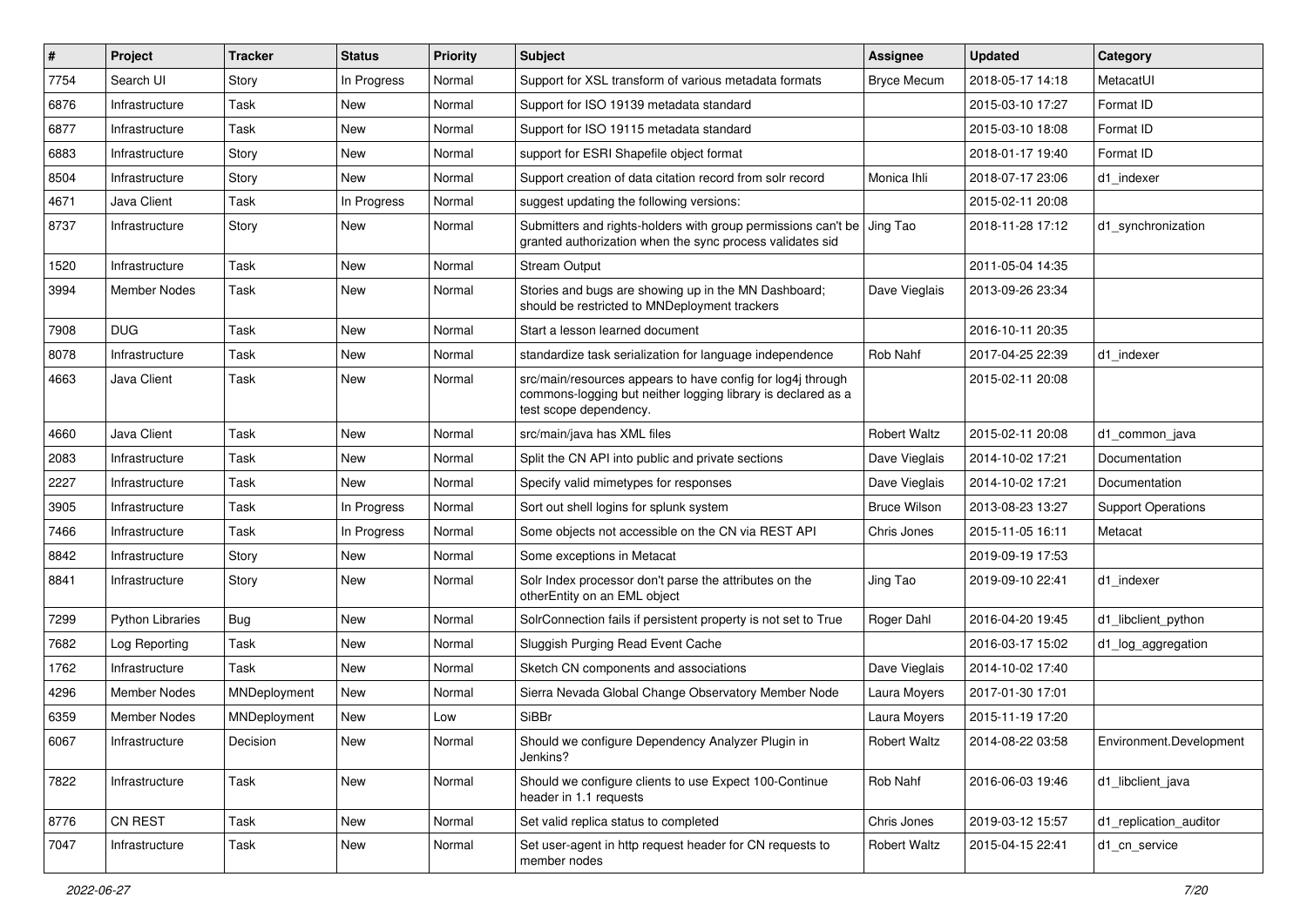| $\#$ | Project                 | <b>Tracker</b> | <b>Status</b> | Priority  | <b>Subject</b>                                                                                                           | Assignee            | <b>Updated</b>   | Category                      |
|------|-------------------------|----------------|---------------|-----------|--------------------------------------------------------------------------------------------------------------------------|---------------------|------------------|-------------------------------|
| 6399 | Infrastructure          | Task           | New           | Normal    | set up release practice for the MNWebTester .war                                                                         | Rob Nahf            | 2014-10-01 20:34 | <b>MNWebChecker</b>           |
| 2810 | Infrastructure          | Task           | New           | Normal    | setReplicationStatus() example rwt state transition is<br>incorrect                                                      | Dave Vieglais       | 2014-10-02 17:21 | Documentation                 |
| 8828 | Member Nodes            | MNDeployment   | In Review     | Normal    | <b>SESAR</b>                                                                                                             |                     | 2019-08-01 16:09 |                               |
| 8845 | Member Nodes            | Bug            | New           | Normal    | Server is returning a 500 error.                                                                                         |                     | 2019-10-08 15:20 |                               |
| 8844 | Member Nodes            | <b>Bug</b>     | <b>New</b>    | Normal    | Server certificate is expired                                                                                            |                     | 2019-10-08 18:27 |                               |
| 8843 | Member Nodes            | Bug            | New           | Normal    | Server certificate is expired                                                                                            |                     | 2019-10-08 15:14 |                               |
| 7123 | <b>Python Libraries</b> | Task           | <b>New</b>    | Normal    | Send Authorization header carrying authentication token                                                                  | Roger Dahl          | 2016-04-21 22:37 | d1 libclient python           |
| 8554 | Member Nodes            | MNDeployment   | <b>New</b>    | Normal    | <b>SEDAC - NASA Socioeconomic Data and Applications</b><br>Center                                                        |                     | 2018-04-17 20:05 |                               |
| 7570 | Infrastructure          | <b>Bug</b>     | In Progress   | Normal    | Search UI requests cause Out of Memory Error                                                                             | Jing Tao            | 2017-04-26 21:01 | d1_indexer                    |
| 7498 | Search UI               | Task           | In Progress   | Normal    | Search UI deployments need to be automated                                                                               | Chris Jones         | 2015-11-21 00:36 | MetacatUI                     |
| 7918 | <b>CN REST</b>          | <b>Bug</b>     | <b>New</b>    | Normal    | SEAD object only partially synchronized - missing<br>autogen.2016092916012224122 document from<br>/var/metacat/documents | Dave Vieglais       | 2016-10-21 18:00 | cn_metacat                    |
| 3521 | <b>Member Nodes</b>     | MNDeployment   | Operational   | Immediate | <b>SEAD Member Node</b>                                                                                                  | Laura Moyers        | 2019-06-05 17:46 |                               |
| 8563 | Member Nodes            | MNDeployment   | <b>New</b>    | Normal    | Scripps Institute of Oceanography Explorer                                                                               |                     | 2018-04-18 16:40 |                               |
| 3260 | <b>Member Nodes</b>     | Task           | <b>New</b>    | Normal    | Scope out the implementation of a CitSci.org MN                                                                          | <b>Bruce Wilson</b> | 2012-09-20 20:51 |                               |
| 7910 | Infrastructure          | Task           | New           | Normal    | schema validation behavior                                                                                               | Rob Nahf            | 2018-01-18 02:41 | d1 common java                |
| 8498 | Member Nodes            | Task           | In Progress   | Normal    | SANParks metacat not responding to harvest requests                                                                      | Matthew Jones       | 2019-04-15 18:09 |                               |
| 7712 | Infrastructure          | Story          | <b>New</b>    | Normal    | Sanparks fails during LogAggregation                                                                                     | Laura Moyers        | 2016-04-06 16:43 | Environment.Production        |
| 3555 | Member Nodes            | MNDeployment   | Operational   | High      | <b>SANParks</b>                                                                                                          | Laura Moyers        | 2018-05-09 21:19 |                               |
| 7936 | Infrastructure          | Bug            | New           | Normal    | Same pid with different status exists in the index task table                                                            | Jing Tao            | 2017-02-27 18:07 | d1 indexer                    |
| 3332 | Infrastructure          | Task           | In Progress   | Normal    | Revise use cases and add sample code                                                                                     | Dave Vieglais       | 2014-09-24 18:27 | Documentation                 |
| 3891 | Infrastructure          | Task           | New           | Normal    | review vulnerability to BREACH attacks                                                                                   | Dave Vieglais       | 2013-08-07 15:01 | Authentication, Authorization |
| 8308 | Infrastructure          | Task           | New           | Normal    | Review use of /node/subject in the node documents                                                                        |                     | 2018-02-06 20:05 |                               |
| 8505 | Infrastructure          | Task           | New           | Normal    | Review solr terms for coverage of data citation elements                                                                 | Monica Ihli         | 2018-03-19 21:57 |                               |
| 3901 | Infrastructure          | Task           | <b>New</b>    | Normal    | Review Mozilla Persona as an alternative for identity<br>management                                                      | Dave Vieglais       | 2013-08-09 11:57 | Documentation                 |
| 6377 | Infrastructure          | Story          | In Progress   | Normal    | Review CNode initialization in ReplicationManager - it doesn't<br>use local CN reference                                 | Rob Nahf            | 2018-01-17 19:52 | d1 replication                |
| 8230 | Infrastructure          | Task           | New           | Normal    | review bouncy castle version                                                                                             | Rob Nahf            | 2018-03-02 21:48 | d1 libclient java             |
| 8206 | Infrastructure          | Task           | New           | Normal    | Review and adjust memory allocation to Solr and zookeeper                                                                |                     | 2017-10-24 16:03 |                               |
| 8207 | Infrastructure          | Story          | New           | Normal    | review and adjust memory allocated to d1-processing                                                                      |                     | 2018-01-09 19:10 |                               |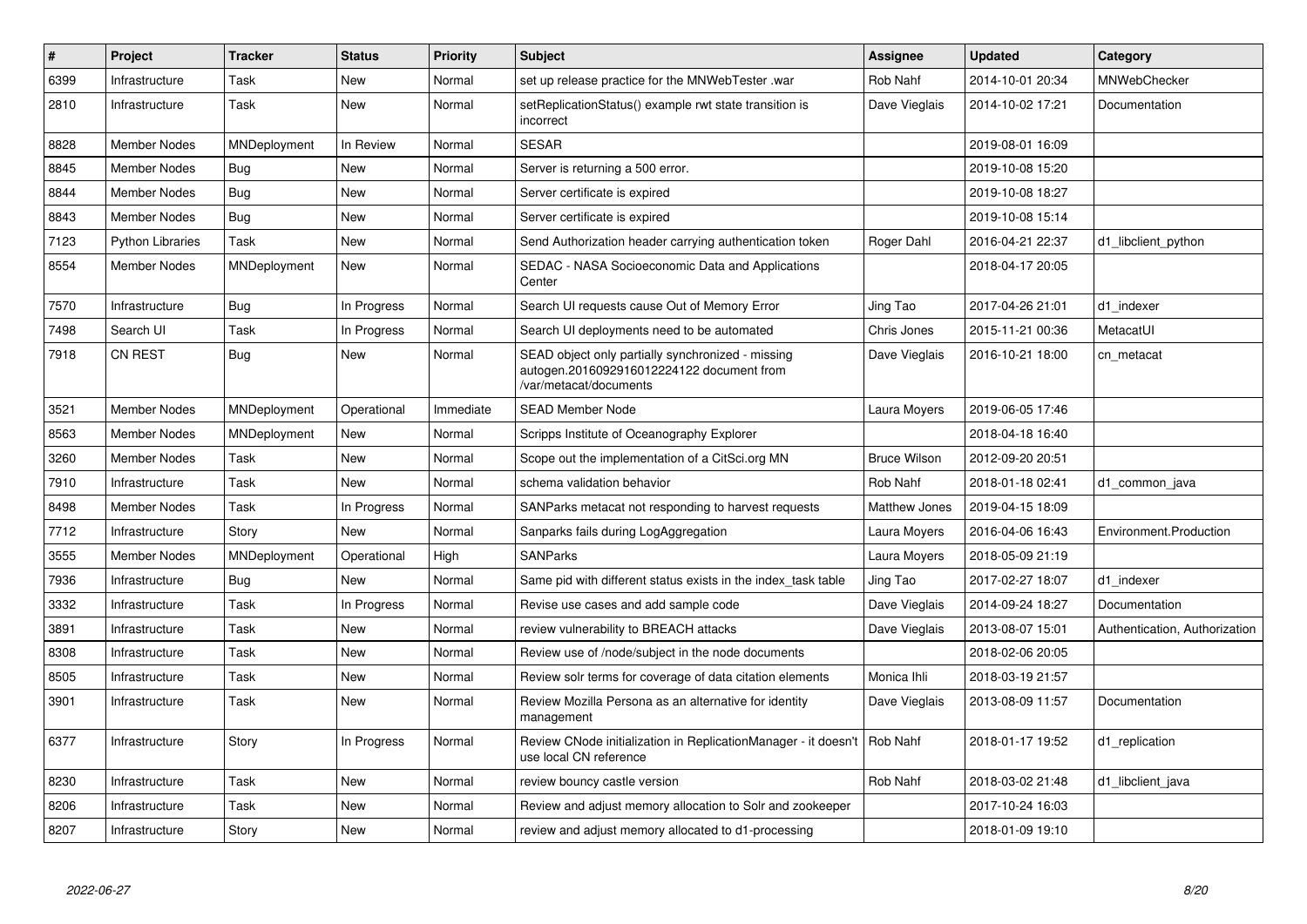| $\#$ | Project        | <b>Tracker</b> | <b>Status</b> | <b>Priority</b> | <b>Subject</b>                                                                                                                                             | <b>Assignee</b>     | <b>Updated</b>   | Category                  |
|------|----------------|----------------|---------------|-----------------|------------------------------------------------------------------------------------------------------------------------------------------------------------|---------------------|------------------|---------------------------|
| 8208 | Infrastructure | Story          | New           | Normal          | Review and adjust memory allocated to<br>d1-index-task-generator and d1-index-task-processor                                                               |                     | 2018-01-09 19:10 |                           |
| 3774 | Member Nodes   | Task           | New           | Normal          | return NotFound exceptions for /meta and /object calls using<br>"near miss" identifiers                                                                    | Ryan Scherle        | 2014-03-14 18:22 |                           |
| 7940 | Infrastructure | Story          | <b>New</b>    | Normal          | Retrieval of system metadata is too slow                                                                                                                   | <b>Robert Waltz</b> | 2018-01-09 19:10 | d1 cn service             |
| 3057 | Java Client    | Task           | In Progress   | Normal          | retest CLOSE WAIT issue once the lib client is complete.                                                                                                   | Rob Nahf            | 2015-02-11 19:52 | d1 libclient java         |
| 7312 | Java Client    | Feature        | New           | Normal          | Restart connection manager                                                                                                                                 |                     | 2015-08-24 17:24 | d1 libclient java         |
| 8536 | Infrastructure | Bug            | In Progress   | Normal          | resource Map update when metadata SID is used is not<br>indexed                                                                                            | Rob Nahf            | 2018-04-12 20:55 | d1_indexer                |
| 3720 | Infrastructure | Story          | <b>New</b>    | Normal          | resource maps should be validated                                                                                                                          | Dave Vieglais       | 2018-01-17 20:17 | Documentation             |
| 8093 | Infrastructure | Bug            | New           | Normal          | resource map index processing is inefficient (2sec /<br>referenced object)                                                                                 | Rob Nahf            | 2017-05-10 20:00 | d1 indexer                |
| 6369 | Java Client    | Feature        | In Progress   | Normal          | ResourceMapFactory.parseResourceMap does not return<br>aggregated resources                                                                                | Rob Nahf            | 2015-02-11 20:56 | d1 libclient java         |
| 6394 | Infrastructure | Task           | New           | Normal          | Resolve SSL certificate connection errors for UNM Epscor<br>Tier 4 MN in development                                                                       | Chris Jones         | 2014-09-18 18:39 | <b>Support Operations</b> |
| 7140 | Python GMN     | Task           | In Review     | Normal          | Resolve sids to pids                                                                                                                                       | Dave Vieglais       | 2016-03-25 01:27 |                           |
| 5449 | Member Nodes   | Task           | In Progress   | Normal          | Resolve resource map issues for LTER-Europe                                                                                                                | Chris Jones         | 2014-06-20 17:59 |                           |
| 7842 | Member Nodes   | MNDeployment   | Operational   | Normal          | Research Workspace                                                                                                                                         | Roger Dahl          | 2018-08-14 17:05 |                           |
| 339  | Requirements   | Requirement    | New           | Low             | (Requirement) Web presence to provide publicly accessible<br>information about the project                                                                 |                     | 2010-03-16 17:36 |                           |
| 766  | Requirements   | Requirement    | <b>New</b>    | High            | (Requirement) Users should be able to easily assign proxy<br>privileges to other users and to systems acting on their behalf<br>for limited time durations | Dave Vieglais       | 2010-08-11 00:11 | Requirement               |
| 767  | Requirements   | Requirement    | <b>New</b>    | High            | (Requirement) Users need to be able to express embargo<br>rules for data                                                                                   | Dave Vieglais       | 2010-08-11 00:16 | Requirement               |
| 761  | Requirements   | Requirement    | New           | High            | (Requirement) Users can specify authorization rules for data<br>objects, science metadata objects, and process artifacts<br>separately                     | Dave Vieglais       | 2010-09-06 03:06 | Requirement               |
| 771  | Requirements   | Requirement    | New           | High            | (Requirement) User identities should have simple string<br>serializations that express both the user identity and<br>namespace from which it is drawn      | Dave Vieglais       | 2010-09-06 03:12 | Requirement               |
| 762  | Requirements   | Requirement    | New           | High            | (Requirement) User identities can be derived from existing<br>institutional directory services                                                             | Dave Vieglais       | 2010-09-06 03:01 | Requirement               |
| 765  | Requirements   | Requirement    | New           | High            | (Requirement) Tools can access an API for authn and authz                                                                                                  | Dave Vieglais       | 2010-09-06 20:30 | Requirement               |
| 411  | Requirements   | Requirement    | New           | High            | (Requirement) The infrastructure must survive destruction of<br>one or more data storage nodes                                                             | Dave Vieglais       | 2010-09-06 03:10 | d1_common_java            |
| 410  | Requirements   | Requirement    | New           | Low             | (Requirement) The infrastructure must support long term<br>preservation of Data                                                                            |                     | 2010-03-25 15:41 |                           |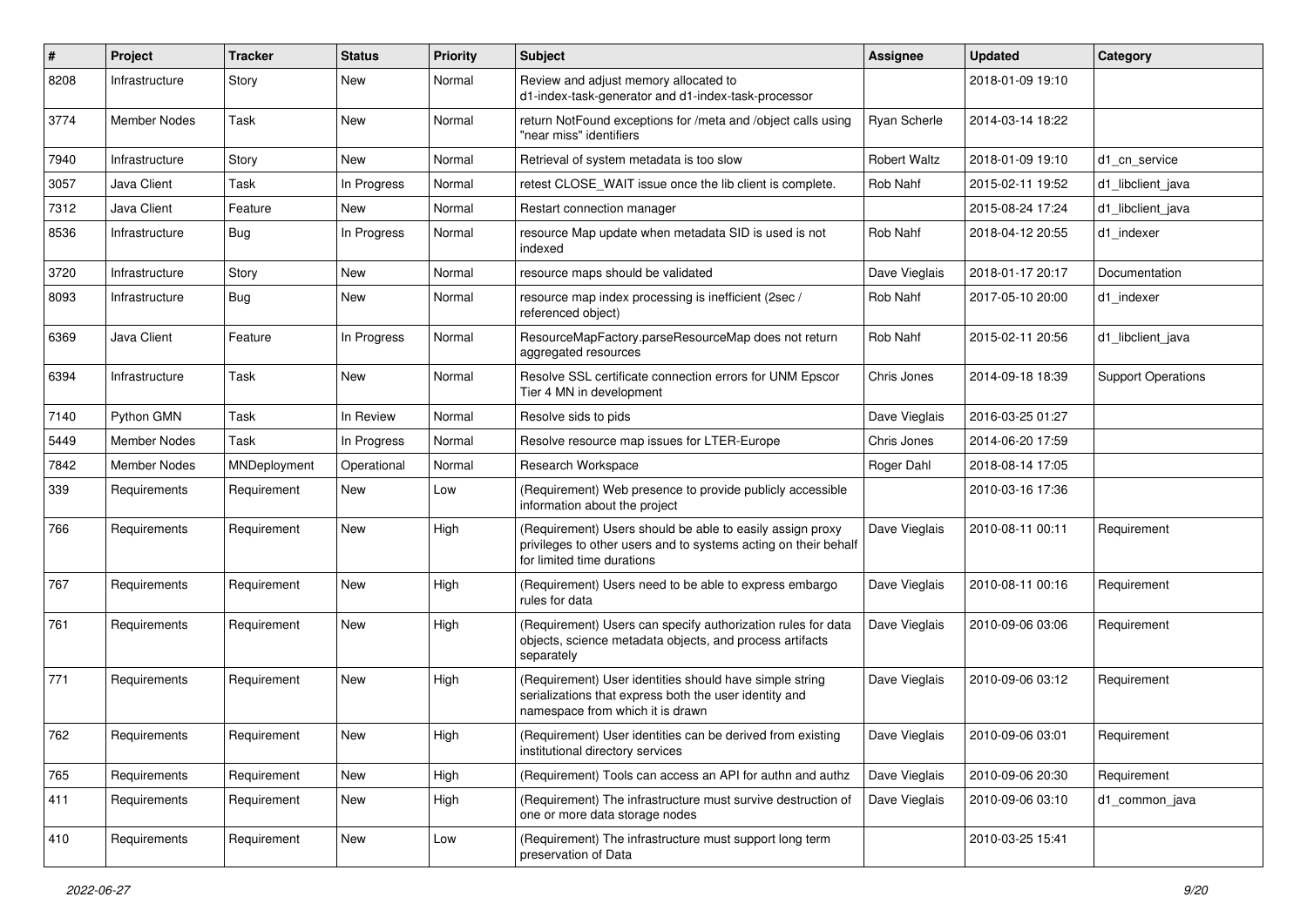| $\#$ | Project             | <b>Tracker</b> | <b>Status</b> | <b>Priority</b> | <b>Subject</b>                                                                                             | <b>Assignee</b> | Updated          | Category       |
|------|---------------------|----------------|---------------|-----------------|------------------------------------------------------------------------------------------------------------|-----------------|------------------|----------------|
| 581  | Requirements        | Requirement    | New           | Low             | (Requirement) System supports multiple types of science<br>metadata                                        |                 | 2010-04-20 20:45 |                |
| 383  | Requirements        | Requirement    | New           | Low             | (Requirement) System supports data storage                                                                 |                 | 2010-03-16 21:35 |                |
| 795  | Requirements        | Requirement    | New           | High            | (Requirement) System must support revocation of user<br>permissions                                        | Dave Vieglais   | 2010-08-29 20:45 | Requirement    |
| 385  | Requirements        | Requirement    | New           | Low             | (Requirement) Support arbitrary unique identifiers                                                         |                 | 2010-03-16 22:09 |                |
| 318  | Requirements        | Requirement    | New           | High            | (Requirement) Sponsor required Y1 functionality                                                            | Dave Vieglais   | 2010-09-06 03:24 | d1_common_java |
| 821  | Requirements        | Requirement    | New           | High            | (Requirement) Sponsor required functionality                                                               | Dave Vieglais   | 2010-09-06 03:28 | d1 common java |
| 431  | Requirements        | Requirement    | New           | Low             | (Requirement) Software developed for infrastructure should<br>be implemented according to specifications   |                 | 2010-03-25 14:44 |                |
| 8729 | <b>Member Nodes</b> | Task           | New           | Normal          | <b>Requirements Analysis</b>                                                                               |                 | 2018-10-11 17:24 |                |
| 8830 | <b>Member Nodes</b> | Task           | New           | Normal          | <b>Requirements Analysis</b>                                                                               | John Evans      | 2019-08-06 14:44 |                |
| 371  | Requirements        | Requirement    | New           | Low             | (Requirement) Provide a suite of collaboration tools and<br>instruction on how to use them                 |                 | 2010-03-16 20:06 |                |
| 374  | Requirements        | Requirement    | New           | Low             | (Requirement) Periodic Reporting to Sponsor                                                                |                 | 2010-03-16 18:11 |                |
| 822  | Requirements        | Requirement    | New           | High            | (Requirement) Object access and manipulation should be<br>responsive                                       | Dave Vieglais   | 2010-09-06 20:27 | d1 common java |
| 768  | Requirements        | Requirement    | New           | High            | (Requirement) Need default authz policies that resolve<br>problems associated with inaccessible principals | Dave Vieglais   | 2010-08-11 00:34 | Requirement    |
| 632  | Requirements        | Requirement    | New           | Low             | (Requirement) Monitor the DataONE infrastructure                                                           |                 | 2010-05-28 20:10 |                |
| 439  | Requirements        | Requirement    | New           | Low             | (Requirement) Maintain original copies of all science<br>metadata                                          |                 | 2010-03-25 03:27 |                |
| 455  | Requirements        | Requirement    | New           | Low             | (Requirement) Installation of critical software must be well<br>documented and as automated as possible    |                 | 2010-03-25 13:52 |                |
| 389  | Requirements        | Requirement    | New           | Low             | (Requirement) Implement a Member Node based on the<br>ORNL DAAC                                            |                 | 2010-03-25 14:46 |                |
| 387  | Requirements        | Requirement    | New           | Low             | (Requirement) Implement a Member Node based on Metacat                                                     |                 | 2010-10-06 22:00 |                |
| 388  | Requirements        | Requirement    | New           | Low             | (Requirement) Implement a Member Node based on Dryad                                                       |                 | 2010-03-24 13:36 |                |
| 408  | Requirements        | Requirement    | New           | Low             | (Requirement) Implement a Coordinating Node software<br>stack                                              |                 | 2010-03-25 15:44 |                |
| 392  | Requirements        | Requirement    | New           | High            | (Requirement) Identity and access control should be<br>interoperable across datanets                       | Dave Vieglais   | 2010-09-06 20:31 | Requirement    |
| 317  | Requirements        | Requirement    | In Progress   | Low             | (Requirement) Identifiers for all objects                                                                  | Dave Vieglais   | 2010-03-15 22:12 |                |
| 412  | Requirements        | Requirement    | New           | Low             | (Requirement) Identifiers always refer to the same object                                                  |                 | 2010-03-25 15:41 |                |
| 384  | Requirements        | Requirement    | New           | High            | (Requirement) Enable efficient mechanisms for users to<br>discover content                                 | Dave Vieglais   | 2010-09-06 03:58 | d1_common_java |
| 391  | Requirements        | Requirement    | New           | High            | (Requirement) Enable different classes of users<br>commensurate with their roles.                          | Dave Vieglais   | 2010-09-06 20:51 | Requirement    |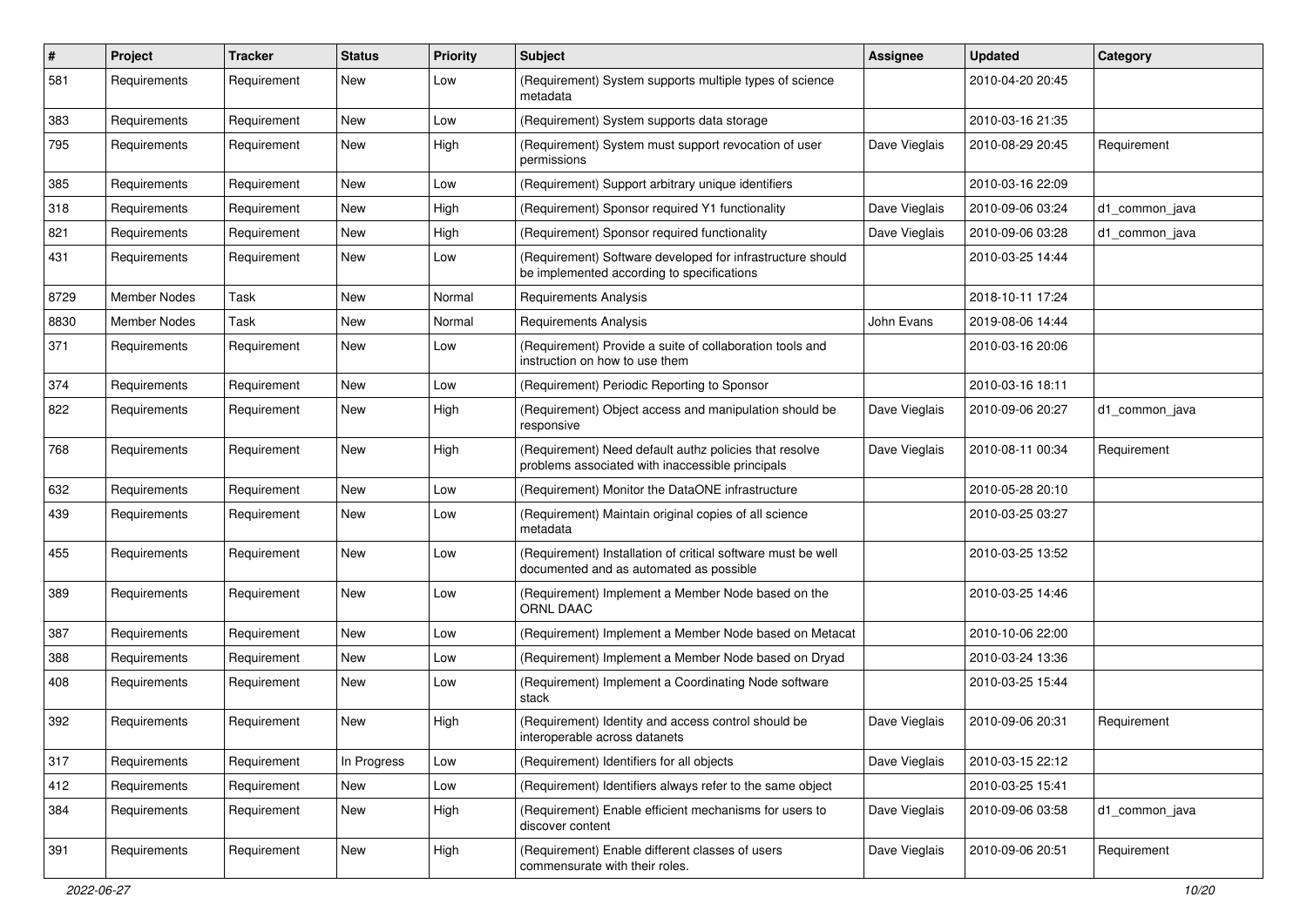| $\pmb{\#}$ | <b>Project</b>      | <b>Tracker</b> | <b>Status</b> | <b>Priority</b> | <b>Subject</b>                                                                                              | Assignee      | <b>Updated</b>   | Category               |
|------------|---------------------|----------------|---------------|-----------------|-------------------------------------------------------------------------------------------------------------|---------------|------------------|------------------------|
| 409        | Requirements        | Requirement    | New           | Low             | (Requirement) Develop a reference implementation of the<br>Member Node stack                                |               | 2010-03-25 13:57 |                        |
| 468        | Requirements        | Requirement    | New           | Low             | (Requirement) Design the cyberinfrastructure for the project.                                               |               | 2010-03-25 16:51 |                        |
| 337        | Requirements        | Requirement    | New           | Low             | (Requirement) Deploy three coordinating nodes                                                               |               | 2010-03-17 15:14 |                        |
| 386        | Requirements        | Requirement    | New           | Low             | (Requirement) Deploy at least three Member Nodes                                                            |               | 2010-03-17 13:39 |                        |
| 433        | Requirements        | Requirement    | New           | Low             | (Requirement) Data and metadata is replicated to at least<br>one other member node                          |               | 2010-03-25 03:11 |                        |
| 390        | Requirements        | Requirement    | New           | High            | (Requirement) Consistent mechanism for identifying users                                                    | Dave Vieglais | 2010-09-06 20:50 | Requirement            |
| 820        | Requirements        | Requirement    | New           | High            | (Requirement) Common API for authentication and<br>authorization operations                                 | Dave Vieglais | 2010-09-06 21:23 | Requirement            |
| 770        | Requirements        | Requirement    | New           | High            | (Requirement) Authorization system should be able to<br>express the pseudo-principal concepts like 'public' | Dave Vieglais | 2010-08-11 00:41 | Requirement            |
| 769        | Requirements        | Requirement    | New           | High            | (Requirement) Authorization should support critical roles,<br>such as curators and system administrators    | Dave Vieglais | 2010-09-06 03:02 | Requirement            |
| 777        | Requirements        | Requirement    | New           | High            | (Requirement) Authorization rules should support common<br>permission levels                                | Dave Vieglais | 2010-09-06 20:49 | Requirement            |
| 772        | Requirements        | Requirement    | New           | High            | (Requirement) Authentication services should be compatible<br>with existing infrastructure and applications | Dave Vieglais | 2010-08-11 07:54 | Requirement            |
| 763        | Requirements        | Requirement    | New           | High            | (Requirement) Authentication and authorization services are<br>geographically replicated                    | Dave Vieglais | 2010-09-06 20:52 | Requirement            |
| 764        | Requirements        | Requirement    | New           | High            | (Requirement) Authentication and access control should be<br>consistently available                         | Dave Vieglais | 2010-09-06 20:32 | Requirement            |
| 580        | Requirements        | Requirement    | New           | Low             | (Requirement) All software developed on the project should<br>be open source                                | Dave Vieglais | 2010-04-15 22:57 |                        |
| 393        | Requirements        | Requirement    | New           | High            | (Requirement) Access control rule evaluation must be highly<br>scalable and responsive.                     | Dave Vieglais | 2010-09-06 20:27 | Requirement            |
| 8746       | Infrastructure      | Task           | New           | Normal          | Require email address from user when logging in via ORCID                                                   |               | 2018-11-16 05:57 |                        |
| 8162       | Infrastructure      | Story          | New           | Normal          | Replication tasks can contain stale potential target nodes                                                  | Rob Nahf      | 2018-03-02 21:47 | d1 replication         |
| 8642       | Infrastructure      | Bug            | New           | Normal          | Replication tasks apparently not deleted from backing store<br>in a timely fashion                          | Dave Vieglais | 2018-07-05 12:11 | d1_replication         |
| 8639       | Infrastructure      | Story          | New           | Normal          | Replication performance is too slow to service demand                                                       | Chris Jones   | 2018-07-04 11:18 | d1_replication         |
| 3172       | Member Nodes        | MNDeployment   | Operational   | Normal          | Replication instance at UNM                                                                                 | Dave Vieglais | 2018-08-31 15:22 |                        |
| 3530       | <b>Member Nodes</b> | MNDeployment   | Operational   | Normal          | Replication instance at UCSB                                                                                | Dave Vieglais | 2018-08-31 15:22 |                        |
| 3529       | Member Nodes        | MNDeployment   | Operational   | Normal          | Replication instance at ORC                                                                                 | Dave Vieglais | 2018-08-31 15:21 |                        |
| 8640       | Infrastructure      | <b>Bug</b>     | New           | Normal          | Replication includes "down" nodes as replication targets                                                    | Chris Jones   | 2018-07-04 11:29 | d1_replication         |
| 8582       | CN REST             | Story          | New           | Normal          | Replica Auditing service is throwing errors                                                                 | Jing Tao      | 2019-01-14 16:40 | d1_replication_auditor |
| 4711       | Infrastructure      | Task           | New           | Normal          | replace SSL Certs for cn-unm-1.dataone.org                                                                  |               | 2014-09-24 18:14 |                        |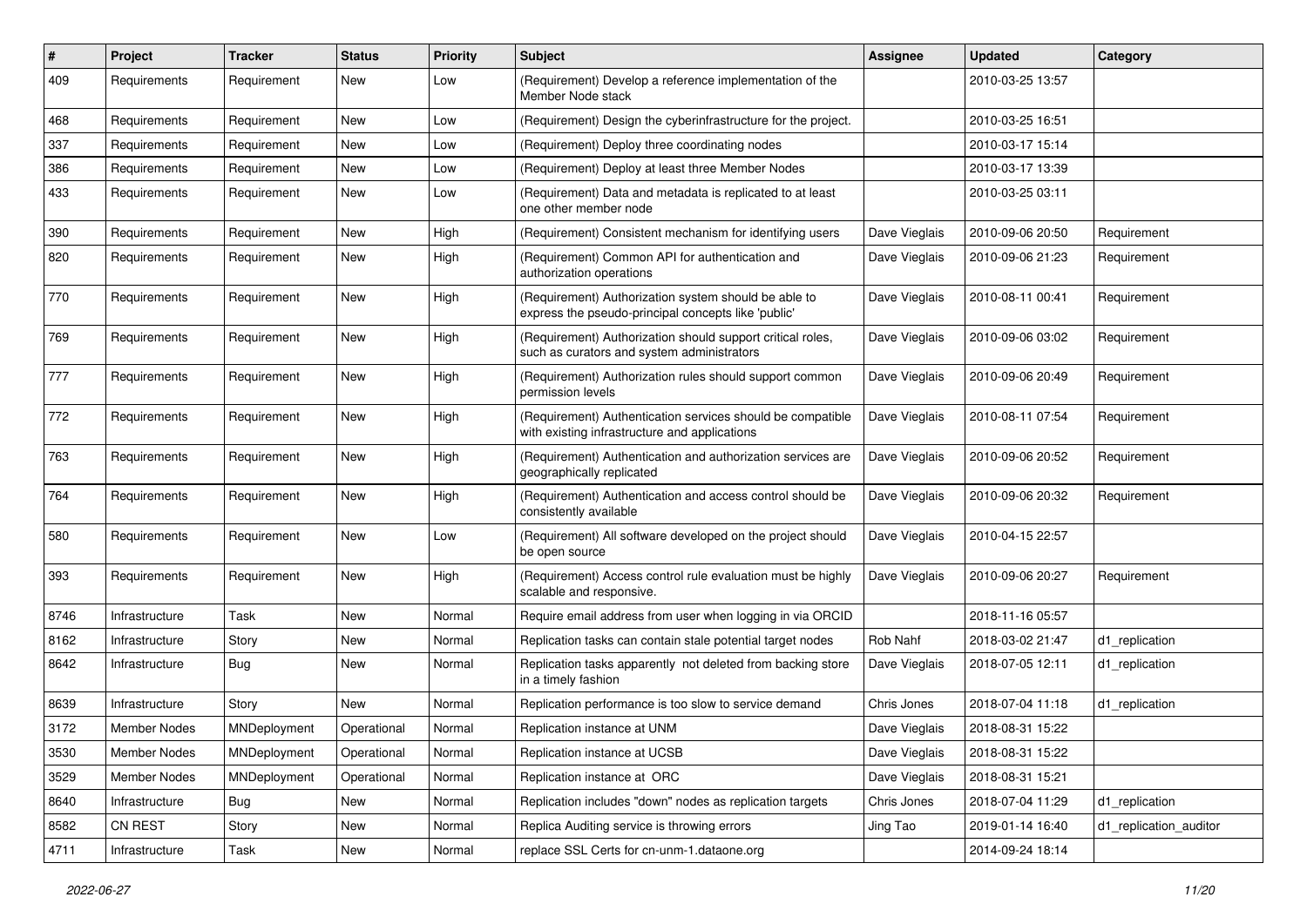| #    | Project                         | <b>Tracker</b> | <b>Status</b> | <b>Priority</b> | <b>Subject</b>                                                                                                               | <b>Assignee</b>      | <b>Updated</b>   | Category               |
|------|---------------------------------|----------------|---------------|-----------------|------------------------------------------------------------------------------------------------------------------------------|----------------------|------------------|------------------------|
| 4712 | Infrastructure                  | Task           | New           | Normal          | replace SSL cert for cn-ucsb-1.dataone.org                                                                                   |                      | 2014-09-24 18:14 |                        |
| 4713 | Infrastructure                  | Task           | New           | Normal          | replace SSL cert fo cn-orc-1.dataone.org                                                                                     |                      | 2014-09-24 18:14 |                        |
| 8793 | Infrastructure                  | Task           | New           | Normal          | Replace ONEMercury installation                                                                                              |                      | 2019-05-01 14:04 |                        |
| 7425 | <b>Python Libraries</b>         | Task           | New           | Normal          | Replace httplib low level use in RestClient with the requests<br>library                                                     | Dave Vieglais        | 2016-03-25 02:03 | d1 common python       |
| 4719 | Infrastructure                  | Task           | In Progress   | Normal          | Replace CN client certificate                                                                                                | Chris Jones          | 2014-09-24 18:14 | Environment.Production |
| 6760 | Infrastructure                  | Task           | New           | Normal          | rename mnDemo9 node                                                                                                          |                      | 2015-01-14 00:44 |                        |
| 6511 | Java Client                     | Task           | New           | Normal          | remove the deprecated MultipartRequestHandler class from<br>d1 common java                                                   | Rob Nahf             | 2015-02-11 20:04 | d1_common_java         |
| 8379 | Infrastructure                  | <b>Bug</b>     | New           | Normal          | remove or improve AuthLdap.getGroups logging statement                                                                       | Jing Tao             | 2018-02-27 16:51 | Metacat                |
| 8808 | Infrastructure                  | Task           | New           | Normal          | Remove old versions of Tomcat                                                                                                |                      | 2019-05-21 12:49 |                        |
| 8807 | Infrastructure                  | Task           | New           | Normal          | remove old versions of postgres                                                                                              |                      | 2019-05-21 12:47 |                        |
| 6056 | Infrastructure                  | Story          | New           | Normal          | remove log aggregation processing from d1-processing Linux<br>service                                                        | Dave Vieglais        | 2018-01-17 19:55 | d1_log_aggregation     |
| 5468 | <b>Python Libraries</b>         | Story          | New           | Low             | Remove dead code from D1 Python stack                                                                                        | Roger Dahl           | 2018-01-17 19:57 |                        |
| 8105 | Infrastructure                  | Task           | New           | Normal          | Remove dataone-mercury from production CNs                                                                                   | Jing Tao             | 2018-03-02 22:17 | d1 mercury             |
| 8576 | Search UI                       | Task           | New           | Normal          | Remove Code Changes Specific to Appearance of Data<br>Citation for PANGAEA formatID                                          | Monica Ihli          | 2018-04-30 13:29 |                        |
| 6071 | Infrastructure                  | Story          | In Progress   | Normal          | Release Notes and documentation                                                                                              | Dave Vieglais        | 2018-01-17 19:53 | Documentation          |
| 3114 | Infrastructure                  | Task           | In Progress   | Normal          | Release D1_CLIENT_CLI and prepare for version 2                                                                              | <b>Andrew Pippin</b> | 2012-08-02 17:27 |                        |
| 3864 | Infrastructure                  | Task           | In Progress   | Normal          | Release CCI 1.2.1 Features                                                                                                   | Chris Jones          | 2013-09-12 20:04 | Environment.Production |
| 8182 | Infrastructure                  | <b>Bug</b>     | New           | Normal          | relationships defined using SIDs in resource maps don't stay<br>current                                                      | Rob Nahf             | 2017-09-12 00:13 | d1_indexer             |
| 4664 | Java Client                     | Task           | New           | Normal          | Related to above: Test classes bring in<br>org.apache.log4j.Logger but it is not declared as a test<br>dependency            |                      | 2015-02-11 20:08 |                        |
| 8222 | Infrastructure                  | Task           | New           | Normal          | reindex all isotc211 content in production to reflect final<br>decisions from origin field mapping                           | Dave Vieglais        | 2018-03-22 16:56 | d1_indexer             |
| 6514 | Infrastructure                  | Task           | New           | Normal          | Reharvest all Records to build initial cache                                                                                 | <b>Robert Waltz</b>  | 2015-01-13 15:56 | d1_log_aggregation     |
| 6372 | Infrastructure                  | Task           | In Progress   | Normal          | rehabilitate ReplicationManager "unit" tests                                                                                 | Rob Nahf             | 2016-06-22 16:53 | d1 replication         |
| 7532 | <b>DUG</b>                      | Task           | New           | Normal          | Registration Form for 2016.                                                                                                  |                      | 2015-12-08 21:30 |                        |
| 8354 | <b>Testing MN</b><br>Management | Task           | New           | Normal          | Register in Production                                                                                                       |                      | 2018-02-08 15:28 |                        |
| 4670 | Java Client                     | Task           | New           | Normal          | Regarding the style: The types are fully mutable with no<br>field validations or constraints.                                |                      | 2015-02-11 20:08 |                        |
| 4669 | Java Client                     | Task           | New           | Normal          | Regarding the style: A good addition to the types would be<br>some builders, static factories and constructors as applicable |                      | 2015-02-11 20:08 |                        |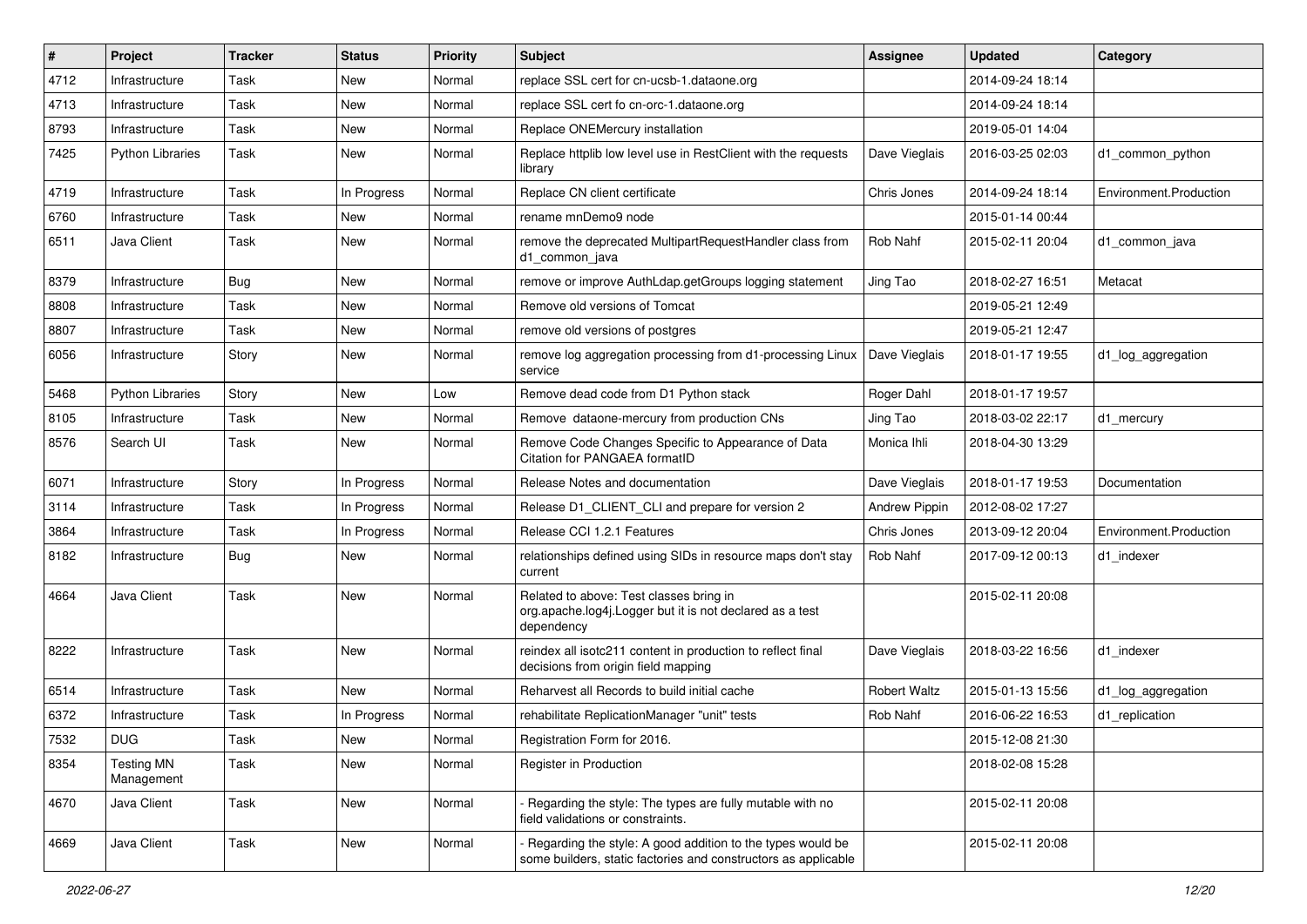| #    | Project             | <b>Tracker</b> | <b>Status</b> | <b>Priority</b> | <b>Subject</b>                                                                                           | Assignee             | <b>Updated</b>   | Category                      |
|------|---------------------|----------------|---------------|-----------------|----------------------------------------------------------------------------------------------------------|----------------------|------------------|-------------------------------|
| 4716 | Infrastructure      | Task           | In Progress   | Normal          | refresh client certificate for urn:node:DRYAD                                                            | Chris Jones          | 2014-09-24 18:14 | Environment.Production        |
| 4715 | Infrastructure      | Task           | In Progress   | Normal          | Refresh client certificate for urn:node:CLOAKN                                                           | Chris Jones          | 2014-09-24 18:14 |                               |
| 4714 | Infrastructure      | Task           | In Progress   | Normal          | Refresh client certificate for MN urn:node:TFRI                                                          | Chris Jones          | 2014-09-24 18:14 | Environment.Production        |
| 4717 | Infrastructure      | Task           | New           | Normal          | refresh client certificate for mn-unm-2.dataone.org                                                      |                      | 2014-09-24 18:14 |                               |
| 1660 | Infrastructure      | Task           | New           | Normal          | Refactor REST calls so that mandatory args are part of the<br>URL and optional args are key/value pairs  |                      | 2011-06-28 21:35 |                               |
| 6375 | Infrastructure      | Task           | In Progress   | Normal          | Refactor out dependency on a working CN                                                                  | Rob Nahf             | 2016-06-22 16:53 | d1 replication                |
| 1559 | Java Client         | Task           | New           | Low             | Refactor d1_libclient_java echo tests                                                                    | Rob Nahf             | 2015-02-11 19:49 | d1 libclient java             |
| 1234 | Infrastructure      | Task           | New           | Normal          | Record performance metrics for member nodes                                                              |                      | 2011-01-15 02:52 |                               |
| 8750 | <b>Member Nodes</b> | Task           | In Progress   | Normal          | reconnect eLTER MN to DataONE                                                                            | Roger Dahl           | 2018-11-28 16:59 |                               |
| 8823 | Infrastructure      | Story          | New           | High            | Recent Apache and OpenSSL combinations break<br>connectivity on Ubuntu 18.04                             | Dave Vieglais        | 2019-06-19 02:43 |                               |
| 2548 | Infrastructure      | Story          | New           | Normal          | recasting untrusted certs to public poses accessibility<br>inconsistency to users                        |                      | 2018-01-17 20:36 | Authentication, Authorization |
| 6789 | Java Client         | Bug            | In Progress   | Normal          | Read API calls to the CN are hanging                                                                     | Rob Nahf             | 2016-05-07 07:59 |                               |
| 6548 | Member Nodes        | MNDeployment   | Operational   | High            | <b>R2R Repository</b>                                                                                    | Monica Ihli          | 2018-07-26 13:49 |                               |
| 6927 | <b>Member Nodes</b> | Task           | In Progress   | Normal          | R2R: Register any new object formats in all environments                                                 | Roger Dahl           | 2017-01-19 01:16 |                               |
| 7900 | Member Nodes        | Task           | New           | Normal          | R2R: modify searchUI to accommodate cruise path display<br>for single data package                       | Lauren Walker        | 2016-10-04 23:43 |                               |
| 7899 | <b>Member Nodes</b> | Task           | New           | Normal          | R2R: modify searchUI to accommodate composite data<br>density with cruise paths                          | Lauren Walker        | 2016-10-05 03:51 |                               |
| 3176 | Member Nodes        | MNDeployment   | New           | Low             | QUT member node                                                                                          | <b>Matthew Jones</b> | 2018-04-17 17:30 |                               |
| 7531 | <b>DUG</b>          | Task           | <b>New</b>    | Normal          | Quote request for EAB meeting                                                                            |                      | 2015-12-08 20:13 |                               |
| 6755 | Python CLI          | <b>Bug</b>     | New           | Normal          | python CLI install instructions fail                                                                     | Roger Dahl           | 2018-01-09 02:44 |                               |
| 7291 | Python GMN          | <b>Bug</b>     | New           | Normal          | pypi distribution does not have all files                                                                | Roger Dahl           | 2016-04-14 14:57 |                               |
| 7744 | Infrastructure      | Task           | New           | Normal          | put together initial design                                                                              |                      | 2016-06-22 17:19 |                               |
| 8854 | Infrastructure      | Story          | New           | Normal          | Put the system metadata part ahead of the object part when<br>d1_libclient_java constructs the multipart | Jing Tao             | 2019-11-22 18:25 | d1 libclient java             |
| 8855 | Infrastructure      | Story          | New           | Normal          | Put the system metadata part ahead of the object part when<br>d1 client r constructs the multipart       | Matthew Jones        | 2019-11-22 18:29 | d1_client_r                   |
| 8856 | Infrastructure      | Story          | New           | Normal          | Put the system metadata part ahead of the object part when<br>d1 client python constructs the multipart  |                      | 2019-11-22 18:31 | d1_python                     |
| 7224 | Infrastructure      | Story          | New           | Normal          | push synchronization request status indicator:<br>synchronizeStatus method option                        |                      | 2018-01-17 19:38 | Architecture Design           |
| 3683 | Member Nodes        | MNDeployment   | New           | Low             | <b>Purdue University Libraries</b>                                                                       |                      | 2018-04-17 17:30 |                               |
| 8562 | Member Nodes        | MNDeployment   | New           | Normal          | PSD Climate and Weather Data                                                                             |                      | 2018-04-18 16:39 |                               |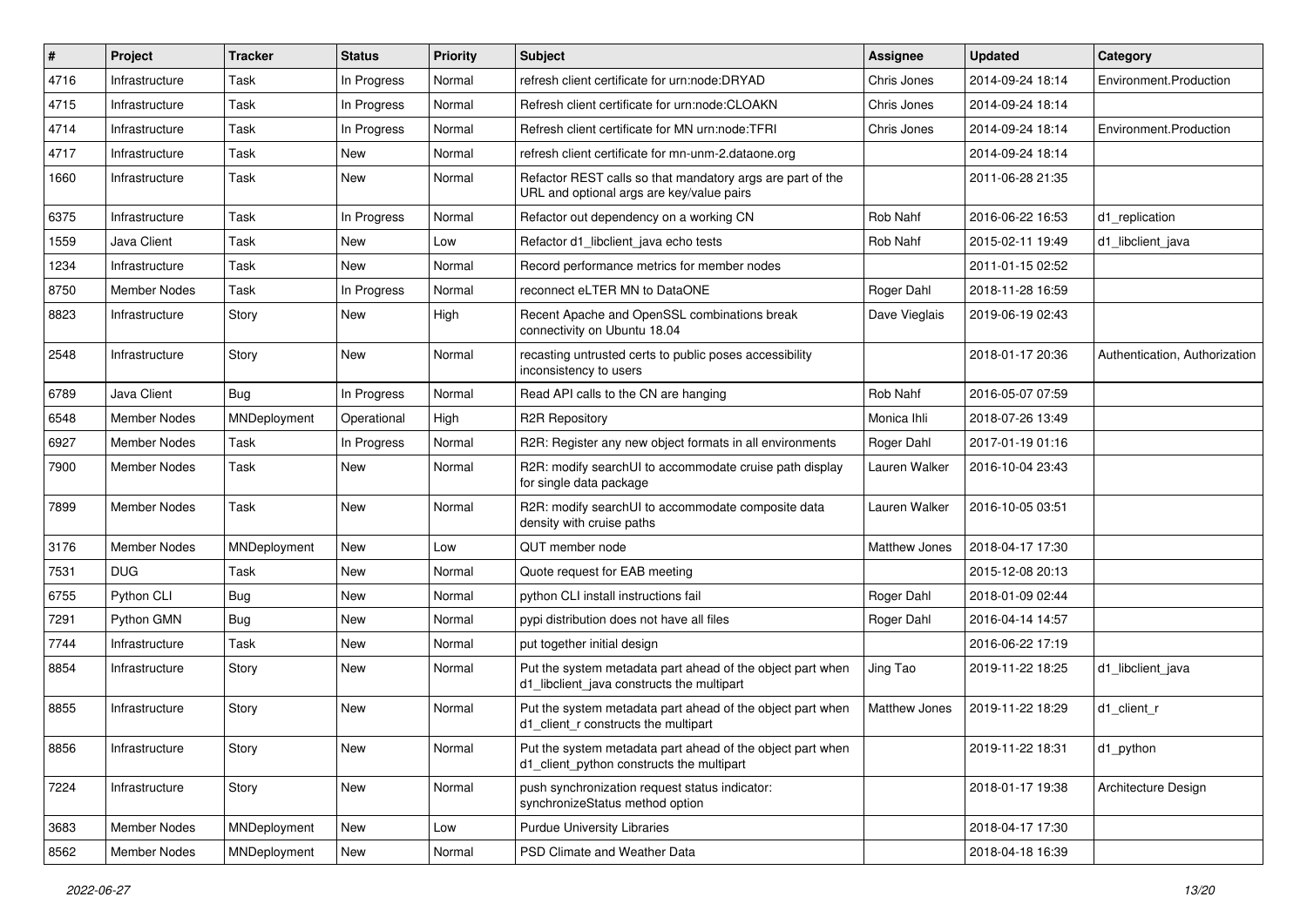| $\pmb{\#}$ | <b>Project</b>                  | <b>Tracker</b> | <b>Status</b> | <b>Priority</b> | <b>Subject</b>                                                                                    | <b>Assignee</b>     | <b>Updated</b>   | Category                      |
|------------|---------------------------------|----------------|---------------|-----------------|---------------------------------------------------------------------------------------------------|---------------------|------------------|-------------------------------|
| 8583       | DataONE API                     | Feature        | New           | Normal          | Provide some mechanism for diagnosing correctness of MN<br>certificates                           | Dave Vieglais       | 2018-05-02 03:18 |                               |
| 6484       | MN Dashboard                    | Feature        | New           | Normal          | Provide paging/scrolling on MN table                                                              | Skye Roseboom       | 2015-04-29 22:47 |                               |
| 5531       | Infrastructure                  | Task           | Testing       | Normal          | Provide overview of replication process for MN implementors                                       | Matthew Jones       | 2014-10-02 17:21 | Documentation                 |
| 8079       | Infrastructure                  | Task           | In Progress   | Normal          | prototype durable task processing for d1_index_processor                                          | Rob Nahf            | 2017-04-26 05:45 | d1 indexer                    |
| 8189       | Infrastructure                  | Decision       | New           | Normal          | Proposal to change the roles mapped to the origin Solr field<br>for ISO docs                      | <b>Bryce Mecum</b>  | 2017-12-20 01:28 |                               |
| 7489       | <b>CN REST</b>                  | Bug            | New           | Normal          | processing daemon common-logging misconfigured                                                    | <b>Robert Waltz</b> | 2016-01-21 17:18 | d1 cn process daemon          |
| 8833       | Member Nodes                    | Story          | New           | Normal          | Problems utilizing pyshacl within SlenderNodes                                                    | John Evans          | 2019-08-09 18:20 |                               |
| 8561       | <b>Member Nodes</b>             | MNDeployment   | New           | Normal          | PRISM Climate Data                                                                                |                     | 2018-04-18 16:37 |                               |
| 2593       | Infrastructure                  | Task           | New           | Normal          | Prepare science data and metadata content for the workshop                                        | Dave Vieglais       | 2012-04-09 22:52 |                               |
| 2594       | Infrastructure                  | Task           | New           | Normal          | Prepare a Mercury MN overview for the workshop                                                    | Giri Palanisamy     | 2012-04-09 22:59 | mn.Mercury                    |
| 3519       | Member Nodes                    | MNDeployment   | New           | Low             | Prairie Research Institute                                                                        | Dave Vieglais       | 2015-11-19 17:00 |                               |
| 8560       | Member Nodes                    | MNDeployment   | New           | Normal          | PPS - Precipitation Processing System                                                             |                     | 2018-04-18 16:36 |                               |
| 3748       | Member Nodes                    | MNDeployment   | Operational   | Normal          | PPBIO Member Node                                                                                 | Jing Tao            | 2018-08-31 15:20 |                               |
| 4211       | Infrastructure                  | Bug            | New           | Normal          | Potential race condition between archive and replication                                          | Chris Jones         | 2014-09-25 17:19 | d1 cn service                 |
| 7868       | Infrastructure                  | Bug            | New           | Normal          | potential gaps between log harvests                                                               | Rob Nahf            | 2017-03-23 15:40 | d1_log_aggregation            |
| 1873       | Infrastructure                  | Feature        | New           | Normal          | Postproccessing tool for log reporting                                                            |                     | 2014-10-02 17:06 | d1_log_aggregation            |
| 2281       | Infrastructure                  | Task           | New           | Low             | Possibly update the Identity Management and Authenticated<br>Session Management doc               | Matthew Jones       | 2014-10-01 20:47 | Authentication, Authorization |
| 1332       | Infrastructure                  | Task           | New           | Normal          | Possibly remove MN crud.update()                                                                  |                     | 2011-02-09 22:50 |                               |
| 1331       | Infrastructure                  | Task           | New           | Normal          | Possibly combine MN crud.create() and MN crud.update()                                            |                     | 2011-02-09 22:44 |                               |
| 8026       | Infrastructure                  | Task           | Testing       | High            | Portal reaches the maximum capacity in a pool                                                     | Jing Tao            | 2017-03-14 00:36 | d1 portal servlet             |
| 8123       | Infrastructure                  | Bug            | Testing       | Normal          | portal hazelcast client should load config directly from xml                                      | Rob Nahf            | 2017-12-26 18:20 | d1 portal servlet             |
| 4657       | Java Client                     | Task           | New           | Normal          | Pom versions are mixed between properties and inline (e.g.<br><version>1.8.4</version> )          | Rob Nahf            | 2015-02-11 20:08 |                               |
| 4673       | Java Client                     | Task           | New           | Normal          | Pom has warnings:                                                                                 |                     | 2015-02-11 20:08 |                               |
| 4655       | Java Client                     | Task           | New           | Normal          | Pom appears to bring in plugins as project dependencies<br>(maven-jar-plugin, maven-clean-plugin) |                     | 2015-02-11 20:08 |                               |
| 7758       | Member Nodes                    | MNDeployment   | New           | Low             | Polar Rock Repository (PRR) at Ohio State                                                         |                     | 2018-04-17 17:28 |                               |
| 8559       | Member Nodes                    | MNDeployment   | New           | Normal          | PMM - Precipitation Measurement Missions                                                          |                     | 2018-04-18 16:35 |                               |
| 7145       | Member Nodes                    | MNDeployment   | New           | Low             | PlutoF                                                                                            |                     | 2018-04-17 17:26 |                               |
| 8730       | Member Nodes                    | Task           | New           | Normal          | Plan the Implementation (NCAR)                                                                    |                     | 2018-10-11 17:21 |                               |
| 8343       | <b>Testing MN</b><br>Management | Story          | New           | Normal          | Planning                                                                                          |                     | 2018-02-08 15:28 |                               |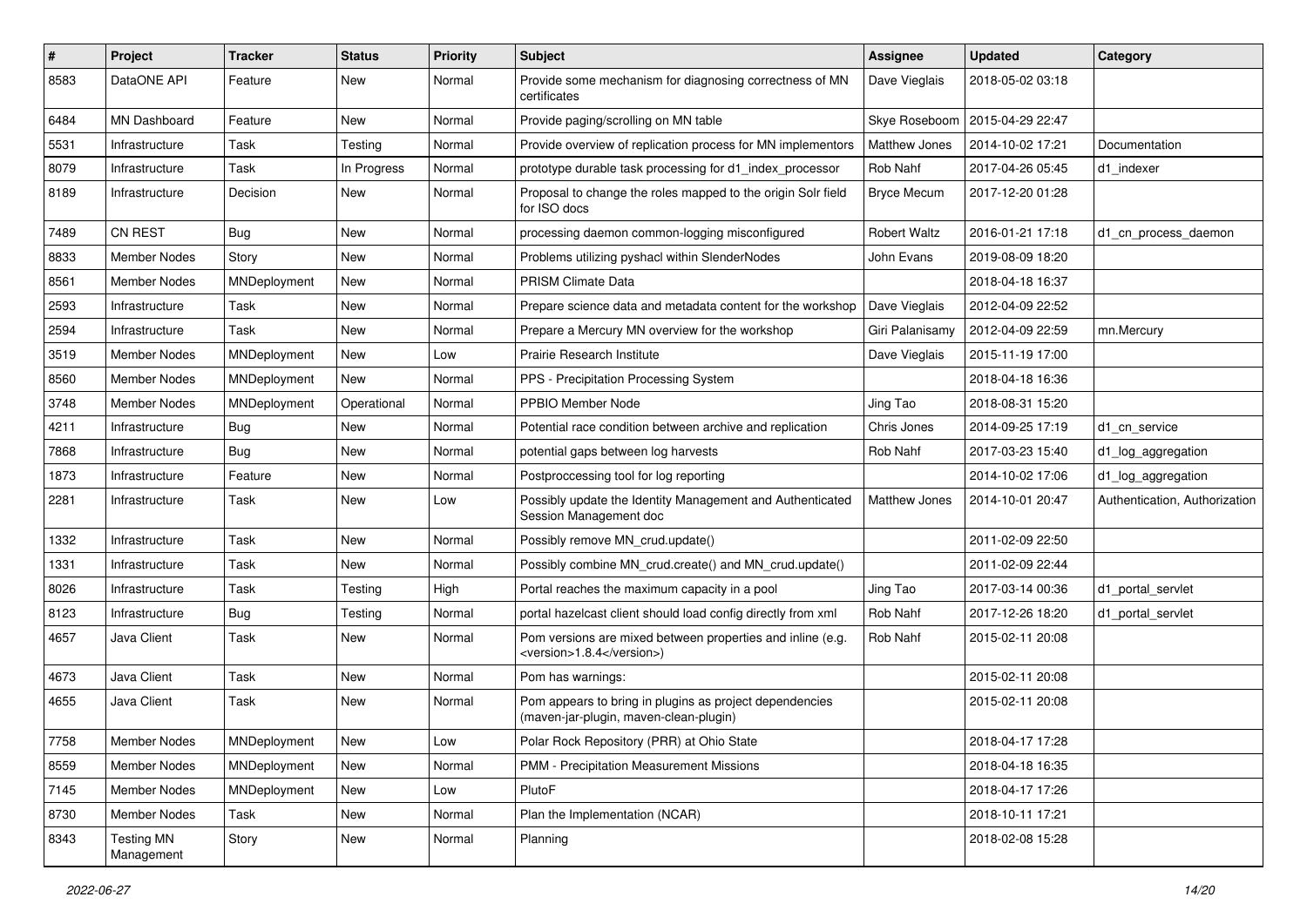| $\sharp$ | Project             | <b>Tracker</b> | <b>Status</b> | <b>Priority</b> | Subject                                                                                 | Assignee              | <b>Updated</b>   | Category               |
|----------|---------------------|----------------|---------------|-----------------|-----------------------------------------------------------------------------------------|-----------------------|------------------|------------------------|
| 3109     | Infrastructure      | Task           | In Progress   | Normal          | PISCO/LTER revision history with SBC documents                                          | <b>Ben Leinfelder</b> | 2012-07-31 01:34 |                        |
| 3553     | <b>Member Nodes</b> | MNDeployment   | Operational   | High            | <b>PISCO</b>                                                                            | Laura Moyers          | 2018-01-10 01:13 |                        |
| 3924     | Infrastructure      | Task           | New           | Normal          | Pids in ObjectList should be the same as pids in the<br>systemMetadata Map              | Rob Nahf              | 2014-10-01 22:04 | MNWebChecker           |
| 8557     | <b>Member Nodes</b> | MNDeployment   | New           | Normal          | Physical Oceanography Distributed Active Archive Center                                 |                       | 2018-04-18 16:32 |                        |
| 3635     | Infrastructure      | Task           | New           | Normal          | Phase two Morpho implementation                                                         | Ben Leinfelder        | 2013-03-25 22:49 |                        |
| 3180     | <b>Member Nodes</b> | MNDeployment   | Deferred      | Normal          | PFRP - Pelagic Fisheries Research Program                                               | Matthew Jones         | 2014-05-29 19:25 |                        |
| 3203     | Member Nodes        | MNDeployment   | Deferred      | Normal          | PELD member node                                                                        | Matthew Jones         | 2016-06-17 19:32 |                        |
| 8558     | <b>Member Nodes</b> | MNDeployment   | New           | Normal          | PDC - Polar Data Catalogue                                                              |                       | 2018-04-18 16:33 |                        |
| 7850     | Infrastructure      | Task           | New           | Normal          | Passing SID to MNRead.systemMetadataChanged()                                           | Dave Vieglais         | 2016-07-20 20:00 |                        |
| 8574     | Search UI           | Story          | New           | Normal          | PANGAEA Temporary Fix: SID only in Data Citation                                        | <b>Bryce Mecum</b>    | 2018-05-01 01:45 |                        |
| 8673     | <b>Member Nodes</b> | Task           | New           | Normal          | Pangaea- GMN upgrade from 2.4.0 to 3.0.4                                                | Roger Dahl            | 2018-09-04 18:48 |                        |
| 7895     | <b>Member Nodes</b> | MNDeployment   | Operational   | Normal          | Pangaea                                                                                 | Monica Ihli           | 2018-12-04 14:58 |                        |
| 3675     | Infrastructure      | Bug            | New           | High            | package relationships not available for archived objects                                | Rob Nahf              | 2018-09-21 21:01 | d1 indexer             |
| 8378     | <b>Member Nodes</b> | Task           | In Progress   | Normal          | (OTS) replicate data                                                                    | Amy Forrester         | 2018-07-31 18:49 |                        |
| 6674     | <b>Member Nodes</b> | MNDeployment   | Operational   | Normal          | OTS - Neotropical Data Center                                                           | Jing Tao              | 2019-06-10 13:03 |                        |
| 7611     | Infrastructure      | Story          | New           | Normal          | ORNLDAAC fails during log aggregation                                                   | Laura Moyers          | 2016-01-26 16:39 | Environment.Production |
| 3844     | <b>Member Nodes</b> | MNDeployment   | New           | Normal          | Oregon Explorer program at OSU                                                          | Laura Moyers          | 2015-11-19 17:22 |                        |
| 4052     | Infrastructure      | Story          | In Progress   | Normal          | OPeNDAP MN Story                                                                        |                       | 2013-10-06 20:07 | mn.OPeNDAP             |
| 6069     | Infrastructure      | Story          | New           | Normal          | open ask.dataone.org sign-in to community                                               | Dave Vieglais         | 2014-10-01 20:39 | Documentation          |
| 7553     | <b>Member Nodes</b> | MNDeployment   | New           | Normal          | OOI - Ocean Observatories Initiative                                                    | Laura Moyers          | 2018-01-25 17:51 |                        |
| 4129     | Infrastructure      | Bug            | New           | Normal          | Only configure ufw ports for machines in xml configuration file                         | <b>Robert Waltz</b>   | 2016-08-10 20:47 | d1_cn_buildout         |
| 7839     | DataONE API         | Task           | New           | Normal          | Online documentation places synchronize in CNRead api                                   | Dave Vieglais         | 2016-12-21 09:04 | api_documentation      |
| 8685     | <b>Member Nodes</b> | Task           | New           | Normal          | ONEShare - GMN upgrade 2.4.2 to 3.0.4                                                   | Roger Dahl            | 2018-08-23 17:18 |                        |
| 7640     | Infrastructure      | Story          | New           | Normal          | ONEShare failing with ServiceFailure                                                    | Laura Moyers          | 2016-02-12 16:39 | Environment.Production |
| 3559     | <b>Member Nodes</b> | MNDeployment   | Operational   | Normal          | ONEShare                                                                                | Amy Forrester         | 2019-09-03 16:40 |                        |
| 3099     | Infrastructure      | Decision       | New           | Normal          | ONE-Mercury display of data set citation                                                | Dave Vieglais         | 2012-07-23 21:24 | d1_mercury             |
| 3067     | Infrastructure      | Task           | New           | Normal          | Old DAAC PIDs to archive                                                                | Dave Vieglais         | 2013-01-02 14:14 | mn.Mercury             |
| 7858     | Infrastructure      | Bug            | New           | Normal          | Obsoleting a resource map clears the resourceMap field for<br>the obsoleted package     |                       | 2017-03-28 16:20 | d1_indexer             |
| 6041     | Infrastructure      | <b>Bug</b>     | New           | Normal          | obsoletedBy field serialized with newline after pid                                     | <b>Robert Waltz</b>   | 2014-09-25 17:36 |                        |
| 8722     | Infrastructure      | Bug            | New           | High            | Object in search index but systemmetadata is not available.                             | Jing Tao              | 2018-10-03 17:48 |                        |
| 7407     | Infrastructure      | Story          | In Progress   | Normal          | object formats in the d1_common_java bootstrap list are<br>inconsistent with production | Dave Vieglais         | 2016-03-15 16:49 | d1_indexer             |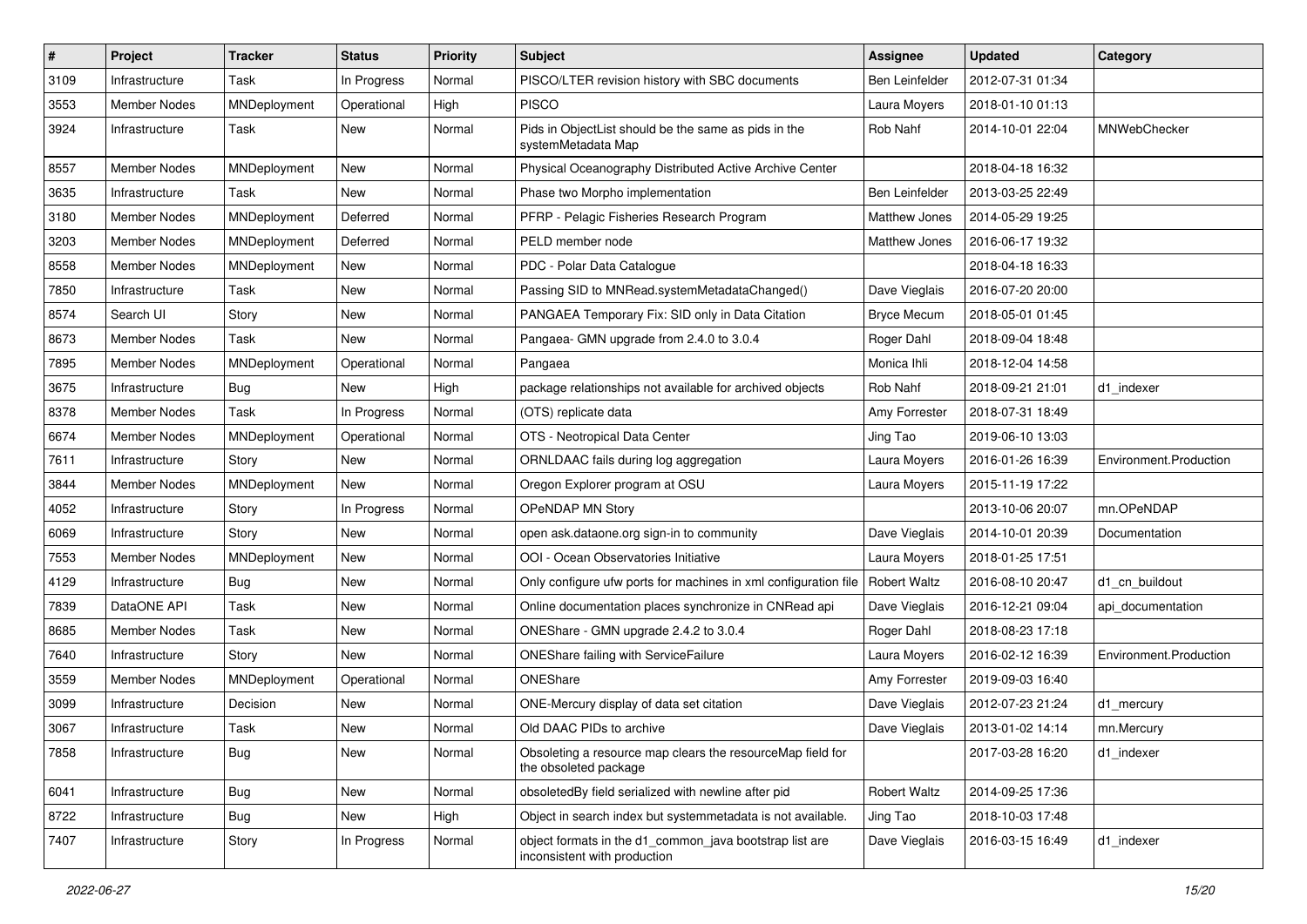| #    | Project             | <b>Tracker</b> | <b>Status</b> | <b>Priority</b> | <b>Subject</b>                                                                                                  | <b>Assignee</b>     | <b>Updated</b>   | Category                  |
|------|---------------------|----------------|---------------|-----------------|-----------------------------------------------------------------------------------------------------------------|---------------------|------------------|---------------------------|
| 6759 | DataONE API         | Story          | New           | Normal          | ObjectFormat Management                                                                                         | Dave Vieglais       | 2015-01-19 23:17 |                           |
| 8821 | Infrastructure      | Bug            | <b>New</b>    | Normal          | Object doi:10.18739/A2610VR7Z fails to index on CN                                                              | Jing Tao            | 2019-06-19 00:06 |                           |
| 6853 | Member Nodes        | MNDeployment   | New           | High            | OBIS (Ocean Biogeographic Information System)                                                                   | Laura Moyers        | 2015-11-19 17:46 |                           |
| 8556 | Member Nodes        | MNDeployment   | <b>New</b>    | Normal          | OAFlux (WHOI)                                                                                                   |                     | 2018-04-18 16:30 |                           |
| 5457 | <b>Member Nodes</b> | MNDeployment   | <b>New</b>    | Normal          | NSIDC- National Snow and Ice Data Center                                                                        | <b>Bruce Wilson</b> | 2018-04-10 19:12 |                           |
| 6957 | <b>Member Nodes</b> | MNDeployment   | Operational   | Normal          | NRDC - Nevada Research Data Center                                                                              | Amy Forrester       | 2019-10-08 18:39 |                           |
| 8676 | Member Nodes        | Task           | <b>New</b>    | Normal          | NRDC - GMN upgrade 2.4.2 to 3.0.4                                                                               | Roger Dahl          | 2019-03-05 20:43 |                           |
| 7606 | Infrastructure      | Task           | In Progress   | Normal          | NRDC does not trust the CN certificate for log harvesting                                                       | Laura Moyers        | 2016-04-06 16:14 | Environment.Production    |
| 8735 | Infrastructure      | <b>Bug</b>     | In Progress   | Normal          | NPE in IndexTask causes indexing job to fail                                                                    | Rob Nahf            | 2018-10-18 18:33 | d1 indexer                |
| 4668 | Java Client         | Task           | <b>New</b>    | Normal          | - No types implement toString                                                                                   |                     | 2015-02-11 20:08 |                           |
| 4192 | Infrastructure      | Task           | In Progress   | Normal          | Notify MN implementations of the discrepancy in exception<br>definition                                         | Dave Vieglais       | 2014-09-24 18:28 | Management                |
| 7229 | Python GMN          | Task           | <b>New</b>    | Normal          | non-standard server certificate locations                                                                       | Roger Dahl          | 2016-04-21 22:37 |                           |
| 7440 | <b>CN REST</b>      | Bug            | <b>New</b>    | Normal          | Non-discernable error during synchronization affecting<br>(mostly) urn:node:mnTestAEKOS - "Client is shutdown." |                     | 2015-10-20 14:46 |                           |
| 7746 | CN REST             | Bug            | In Progress   | Normal          | Node registration update fails when <contactsubject> spans<br/>multiple lines</contactsubject>                  | Rob Nahf            | 2016-04-26 17:30 | d1_cn_noderegistry        |
| 3598 | Infrastructure      | Task           | <b>New</b>    | Normal          | Node document subject description is a bit unclear                                                              | Dave Vieglais       | 2014-10-02 17:21 | Documentation             |
| 6401 | Member Nodes        | MNDeployment   | Operational   | Normal          | NM EPSCoR                                                                                                       | Roger Dahl          | 2019-03-05 18:13 |                           |
| 3239 | Member Nodes        | MNDeployment   | <b>New</b>    | Normal          | "Nitrous Oxide emissions Network" member node                                                                   |                     | 2018-04-17 17:13 |                           |
| 8555 | <b>Member Nodes</b> | MNDeployment   | New           | Normal          | <b>NGEE Arctic</b>                                                                                              |                     | 2018-04-18 16:27 |                           |
| 2827 | Infrastructure      | Task           | In Progress   | Normal          | nesting groups requires schema change*                                                                          | Dave Vieglais       | 2015-06-25 22:00 | d1 schemas                |
| 8535 | <b>Member Nodes</b> | Story          | In Progress   | Normal          | Neotoma: Story: Discovery & Planning                                                                            | Amy Forrester       | 2018-04-09 21:14 |                           |
| 8259 | <b>Member Nodes</b> | MNDeployment   | New           | Normal          | Neotoma Paleoecology Database                                                                                   | Amy Forrester       | 2018-04-09 21:14 |                           |
| 6708 | Member Nodes        | MNDeployment   | Operational   | Normal          | NEON - National Ecological Observatory Network                                                                  | <b>Bruce Wilson</b> | 2019-06-06 19:52 |                           |
| 7903 | <b>CN REST</b>      | Task           | New           | Normal          | Need to implement/support the default http methods -<br>HEAD and GET on all DataONE API (both cn and mn)        | Jing Tao            | 2016-10-10 16:53 | d1_cn_rest                |
| 7810 | Infrastructure      | Story          | <b>New</b>    | Normal          | Need to avoid buffer overflow condition during HTTP client<br>TLS renegotiation                                 | Rob Nahf            | 2018-01-17 19:09 |                           |
| 1671 | Infrastructure      | Task           | New           | Normal          | Need folder for DUG, accessible by DUG members                                                                  | Matthew Jones       | 2011-07-12 12:09 | <b>Support Operations</b> |
| 3142 | Infrastructure      | Task           | New           | Normal          | Need a new local search mechanism                                                                               |                     | 2013-03-02 05:15 |                           |
| 3228 | Member Nodes        | MNDeployment   | Operational   | Normal          | NCEI - National Centers for Environmental Information                                                           | Dave Vieglais       | 2019-07-08 16:28 |                           |
| 8681 | Member Nodes        | Task           | New           | Normal          | NCEI - install new GMN                                                                                          | Roger Dahl          | 2019-03-05 18:20 |                           |
| 8017 | Member Nodes        | Support        | New           | Normal          | NCEI - Implement GMN for replicating Arctic Data Center<br>Data                                                 | Roger Dahl          | 2018-05-16 14:32 |                           |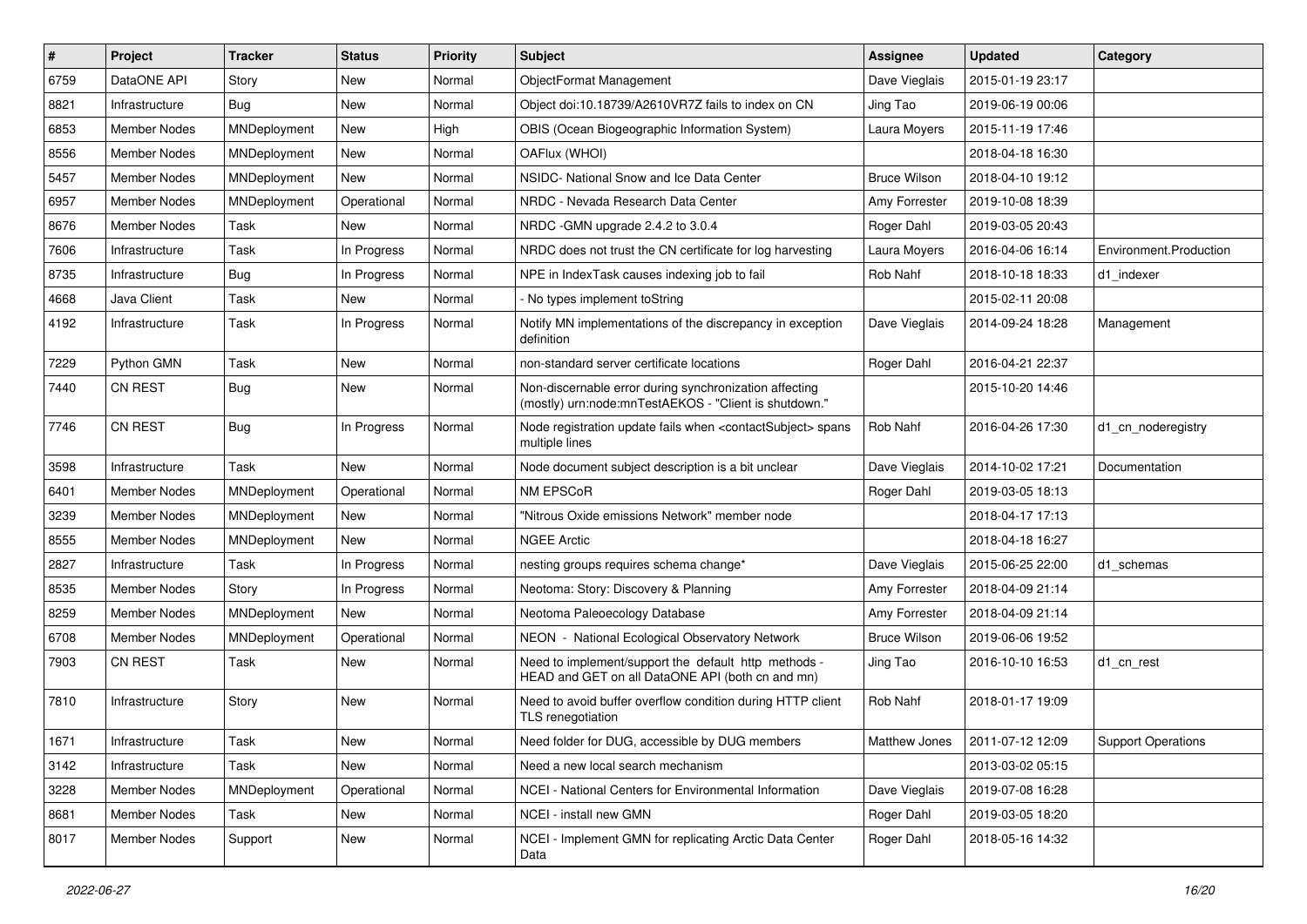| $\pmb{\#}$ | Project                         | <b>Tracker</b> | <b>Status</b> | <b>Priority</b> | <b>Subject</b>                                                                                                                       | <b>Assignee</b>       | <b>Updated</b>   | Category               |
|------------|---------------------------------|----------------|---------------|-----------------|--------------------------------------------------------------------------------------------------------------------------------------|-----------------------|------------------|------------------------|
| 8725       | <b>Member Nodes</b>             | MNDeployment   | In Review     | Normal          | NCAR (National Center for Atmospheric Research)                                                                                      |                       | 2018-10-08 13:33 |                        |
| 8727       | <b>Member Nodes</b>             | Story          | In Progress   | Normal          | <b>NCAR Discovery &amp; Assessment</b>                                                                                               |                       | 2019-01-22 18:34 |                        |
| 3925       | Infrastructure                  | Task           | New           | Normal          | navigate through the ResourceMap confirm existence of<br>identifiers on the MN                                                       | Rob Nahf              | 2014-10-01 22:04 | MNWebChecker           |
| 3685       | <b>Member Nodes</b>             | MNDeployment   | New           | Low             | National SocioEnvironmental Synthesis Center                                                                                         | Laura Moyers          | 2015-11-19 17:58 |                        |
| 3691       | Member Nodes                    | MNDeployment   | New           | Low             | National Institute for Amazon Research                                                                                               |                       | 2018-04-17 17:25 |                        |
| 8539       | <b>Member Nodes</b>             | MNDeployment   | New           | Normal          | NASA Distributed Active Archive Center at National Snow &<br>Ice Data Center (NASA DAAC)                                             |                       | 2018-04-10 19:19 |                        |
| 8069       | Infrastructure                  | Bug            | New           | Normal          | Name from ORCID incorrectly parsed                                                                                                   | <b>Ben Leinfelder</b> | 2017-04-12 20:28 | d1 portal servlet      |
| 8091       | Infrastructure                  | Task           | In Progress   | Normal          | Mysterious sync failure of an eml object from the GOA node                                                                           | Jing Tao              | 2017-05-09 21:33 | dataone-cn-os-core     |
| 4672       | Java Client                     | Task           | In Progress   | Normal          | mvn dependencies: analyse shows transitive dependencies:                                                                             |                       | 2015-02-11 20:08 |                        |
| 8553       | Member Nodes                    | MNDeployment   | New           | Normal          | MVCO - Martha's Vineyard Coastal Observatory                                                                                         |                       | 2018-04-17 20:03 |                        |
| 8355       | <b>Testing MN</b><br>Management | Task           | New           | Normal          | Mutual Acceptance                                                                                                                    |                       | 2018-02-08 15:28 |                        |
| 8046       | Infrastructure                  | Bug            | New           | Normal          | Mutable Member Nodes orphan unhosted objects                                                                                         |                       | 2017-03-15 17:40 | Architecture Design    |
| 8108       | Infrastructure                  | Support        | New           | Normal          | Must determine the state of replication auditing for when<br>replicas on non-functioning MNs are still reported as<br>complete       | Dave Vieglais         | 2017-06-06 17:56 | d1_replication_auditor |
| 5321       | Infrastructure                  | Bug            | New           | Normal          | Multiple Hazelcast Client connections to same storage<br>instance                                                                    | <b>Robert Waltz</b>   | 2016-08-10 20:58 | d1_process_daemon      |
| 8668       | <b>Member Nodes</b>             | Task           | New           | Normal          | MPC- upgrade GMN version 1.2.10 to 3.0.4                                                                                             | Roger Dahl            | 2019-03-05 20:35 |                        |
| 8352       | <b>Testing MN</b><br>Management | Story          | New           | Normal          | Move to Production                                                                                                                   |                       | 2018-02-08 15:28 |                        |
| 6478       | Infrastructure                  | Task           | New           | Normal          | move mncheck VM to a different VMhost                                                                                                | Dave Vieglais         | 2014-10-01 20:34 | MNWebChecker           |
| 3374       | <b>Member Nodes</b>             | Task           | New           | Normal          | Move kepler-library.org Metacat to new server                                                                                        | Ben Leinfelder        | 2012-11-08 00:31 |                        |
| 3686       | Member Nodes                    | MNDeployment   | Deferred      | Normal          | Movebank for Animal Tracking Data                                                                                                    | Laura Moyers          | 2013-12-05 19:31 |                        |
| 3082       | Infrastructure                  | Task           | New           | Normal          | Morpho should not rely on CN for any critical features                                                                               |                       | 2013-03-02 05:26 | Morpho                 |
| 3687       | Member Nodes                    | MNDeployment   | Operational   | Normal          | Montana State University Institute on Ecosystems                                                                                     | Amy Forrester         | 2019-10-08 15:29 |                        |
| 7838       | DataONE API                     | Task           | New           | Normal          | Modify the obsolescence chain process to accommodate the<br>use case where both old and new PIDs are present on the<br>CN for v1 MNs | Dave Vieglais         | 2016-06-29 02:20 |                        |
| 2896       | Infrastructure                  | Task           | New           | Normal          | Modify the admin DN in createObjectformat script per<br>environment                                                                  | Chris Jones           | 2012-10-05 14:23 | d1_cn_buildout         |
| 1555       | Java Client                     | Task           | New           | Normal          | Modify TestSimpleMultipartEntity for use with MockHttpClient                                                                         | Rob Nahf              | 2015-02-11 19:49 | d1_common_java         |
| 7139       | Python GMN                      | Task           | In Review     | Normal          | modify postgres schema                                                                                                               | Dave Vieglais         | 2016-03-25 01:27 |                        |
| 4147       | Infrastructure                  | Task           | In Progress   | Normal          | Modify d1_spatial_reporter.py to produce custom JSON<br>output                                                                       | Chris Brumgard        | 2014-03-31 17:41 | d1_cn_tools            |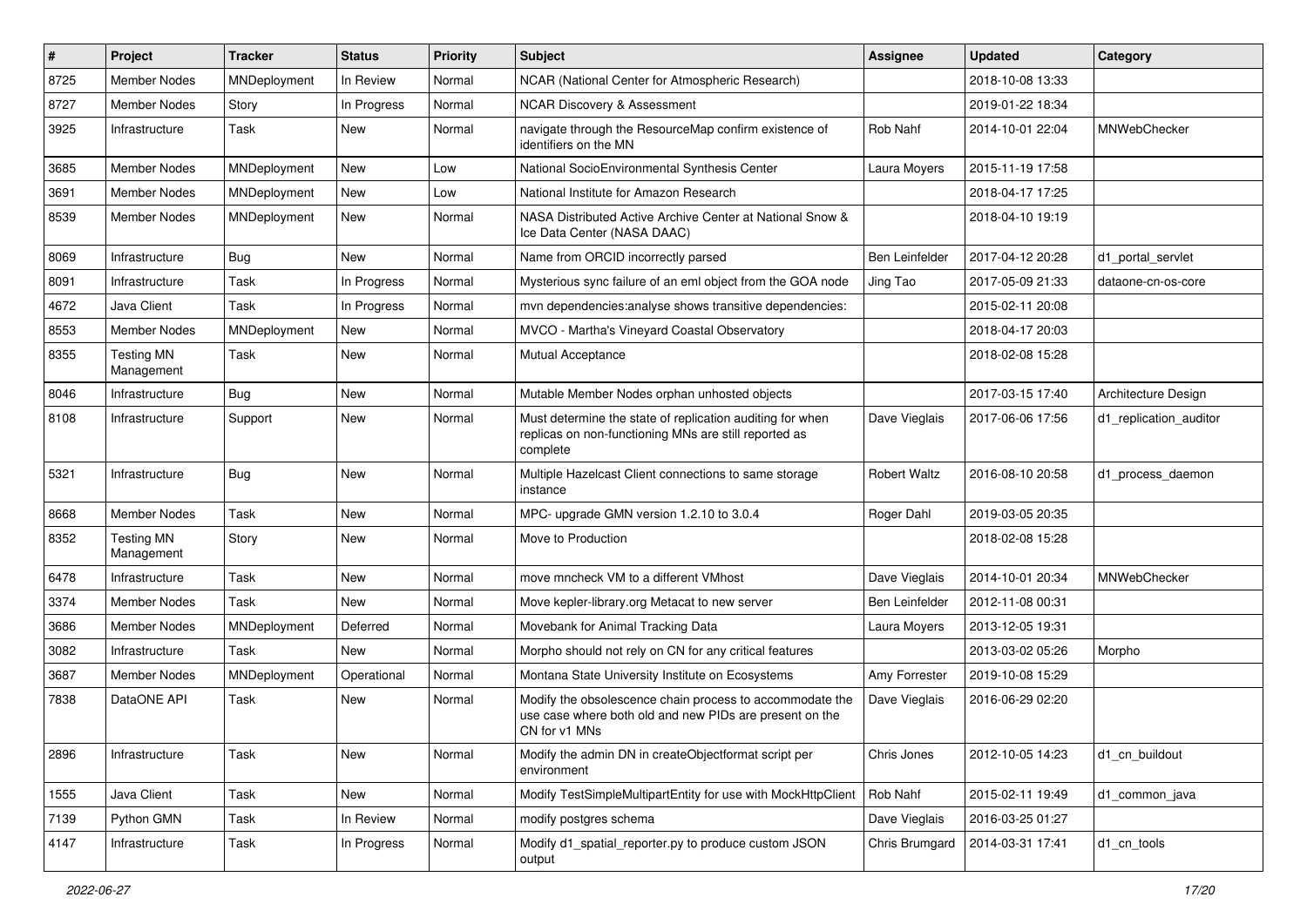| #    | Project                         | <b>Tracker</b> | <b>Status</b> | <b>Priority</b> | <b>Subject</b>                                                                                                                                                             | Assignee            | <b>Updated</b>   | Category                  |
|------|---------------------------------|----------------|---------------|-----------------|----------------------------------------------------------------------------------------------------------------------------------------------------------------------------|---------------------|------------------|---------------------------|
| 4125 | Infrastructure                  | Task           | <b>New</b>    | Normal          | Mock up an informational section of the Member Node detail<br>view                                                                                                         | Chris Jones         | 2014-03-31 17:41 | d1 dashboard              |
| 8380 | Infrastructure                  | Bug            | New           | Normal          | MN.update method doesn't check if the authoritativeMN is<br>null on the system metadata of the new object                                                                  | Jing Tao            | 2018-03-02 21:53 | Metacat                   |
| 7666 | Infrastructure                  | Bug            | <b>New</b>    | Normal          | mnTestMPC repeating attempts to set replica status to<br>FAILED                                                                                                            | Laura Moyers        | 2016-02-25 21:44 | Environment.Stage1        |
| 2809 | Infrastructure                  | Task           | <b>New</b>    | Normal          | MNStorage.update() - Make behavior explicit                                                                                                                                | Dave Vieglais       | 2014-10-02 17:21 | Documentation             |
| 2508 | Infrastructure                  | Task           | New           | Normal          | MNStorage.delete(), MNStorage.update() - Action must be<br>denied for replicas.                                                                                            | Dave Vieglais       | 2014-10-02 17:21 | Documentation             |
| 2826 | Infrastructure                  | Task           | <b>New</b>    | Normal          | MNStorage.archive() - Permissions                                                                                                                                          | Dave Vieglais       | 2014-10-02 17:21 | Documentation             |
| 4051 | Infrastructure                  | Feature        | New           | Normal          | MN Stack supporting Fedora Commons                                                                                                                                         |                     | 2014-10-02 21:39 | mn.Fedora                 |
| 2142 | Infrastructure                  | Task           | New           | Normal          | MNReplication.getReplica() - include PID in signature                                                                                                                      | Dave Vieglais       | 2014-10-02 17:21 | Documentation             |
| 2646 | Infrastructure                  | Task           | New           | Normal          | MNReplication.getReplica() - Add information about<br>CNReplication.isNodeAuthorized()                                                                                     | Dave Vieglais       | 2014-10-02 17:21 | Documentation             |
| 4723 | Infrastructure                  | Task           | New           | Normal          | MN recognition of CN                                                                                                                                                       | Dave Vieglais       | 2014-10-02 17:21 |                           |
| 6945 | DataONE API                     | Feature        | New           | Normal          | MNRead.get uses the pid for the download filename, which<br>provides a less that optimal user experience when the pid is<br>an opaque identifier such as DOIs, uuids, etc. |                     | 2015-03-23 23:37 |                           |
| 2793 | Infrastructure                  | Task           | <b>New</b>    | Normal          | MNRead.describe() - Document special requirement of<br>returning D1 exceptions in header                                                                                   | Dave Vieglais       | 2014-10-02 17:21 | Documentation             |
| 3700 | Infrastructure                  | Bug            | <b>New</b>    | Normal          | MNodeService.replicate will not request new object if existing<br>on MN                                                                                                    | Chris Jones         | 2015-01-06 19:43 | Metacat                   |
| 3467 | Infrastructure                  | Task           | New           | Normal          | MN.listObject should use auto-incremented key                                                                                                                              | Ben Leinfelder      | 2013-01-08 18:31 | Metacat                   |
| 3907 | Infrastructure                  | Task           | New           | Normal          | MN Integration Test - verify system metadata returned<br>matches expected                                                                                                  | Rob Nahf            | 2013-08-09 18:48 | d1_integration            |
| 7279 | Infrastructure                  | Task           | New           | Normal          | MN implementation documentation - need document<br>management solution                                                                                                     | Dave Vieglais       | 2015-07-28 22:24 | Documentation             |
| 1412 | CN REST                         | Task           | <b>New</b>    | Normal          | MN health check performed by CN                                                                                                                                            | <b>Robert Waltz</b> | 2015-01-19 23:06 |                           |
| 8232 | Member Nodes                    | Task           | New           | Normal          | MN Dashboard/Website Deployment Workflow<br>Documentation                                                                                                                  | Dustin Allen        | 2018-01-08 23:30 |                           |
| 8344 | <b>Testing MN</b><br>Management | Task           | New           | Normal          | <b>MN Communications</b>                                                                                                                                                   |                     | 2018-02-22 19:47 |                           |
| 1808 | Infrastructure                  | Task           | New           | Normal          | MNAuthorization.isAuthorized() -> assertAuthorized()                                                                                                                       |                     | 2011-10-04 16:08 |                           |
| 3980 | Member Nodes                    | Task           | New           | Normal          | Missing content                                                                                                                                                            | Chris Jones         | 2013-09-25 21:48 |                           |
| 3708 | Member Nodes                    | MNDeployment   | Operational   | Normal          | Minnesota Population Center                                                                                                                                                | Laura Moyers        | 2018-08-06 19:43 |                           |
| 6796 | <b>Python Libraries</b>         | Story          | New           | Normal          | Migrate to Python v3                                                                                                                                                       | Roger Dahl          | 2018-01-17 19:43 |                           |
| 8366 | Infrastructure                  | Story          | New           | Normal          | Migrate jenkins continuous integration from UNM to UCSB                                                                                                                    | Dave Vieglais       | 2019-01-22 19:26 | <b>Support Operations</b> |
| 7832 | Infrastructure                  | Story          | In Progress   | Normal          | migrate from JibX to JAXB for XML binding / codegen                                                                                                                        | Rob Nahf            | 2018-01-17 19:06 | d1_common_java            |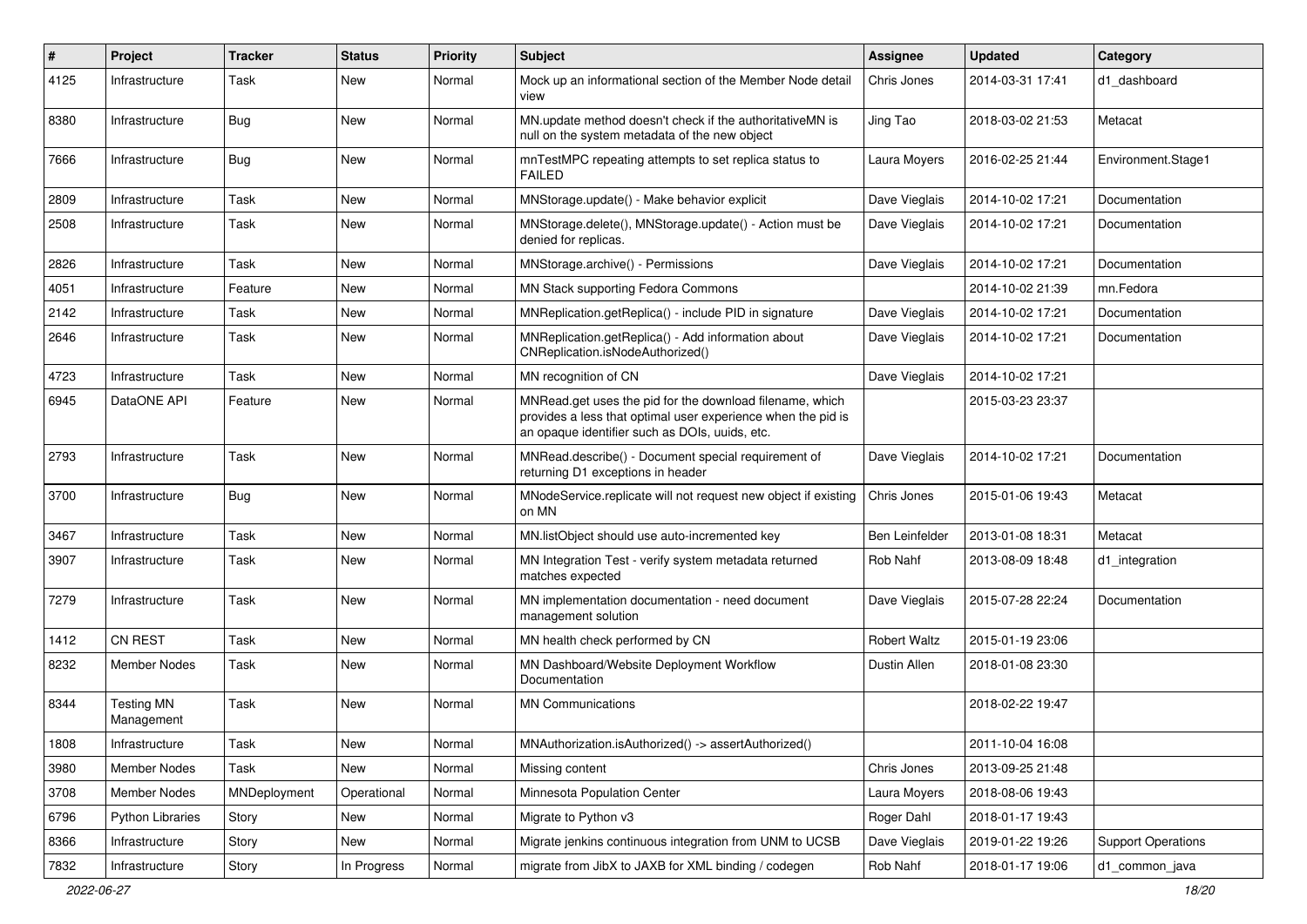| #    | Project                         | <b>Tracker</b> | <b>Status</b> | <b>Priority</b> | Subject                                                                                                                                       | <b>Assignee</b> | <b>Updated</b>   | Category               |
|------|---------------------------------|----------------|---------------|-----------------|-----------------------------------------------------------------------------------------------------------------------------------------------|-----------------|------------------|------------------------|
| 7920 | Infrastructure                  | Story          | In Progress   | Normal          | migrate apache2 authorization rules from 2.2 conforming to<br>2.4                                                                             | Dave Vieglais   | 2018-01-17 18:59 | d1_cn_buildout         |
| 8772 | Member Nodes                    | MNDeployment   | Operational   | Normal          | metaGRIL                                                                                                                                      | Jing Tao        | 2019-10-08 17:16 |                        |
| 8348 | <b>Testing MN</b><br>Management | Task           | New           | Normal          | Metadata Validation                                                                                                                           |                 | 2018-02-08 15:28 |                        |
| 8097 | Infrastructure                  | Story          | <b>New</b>    | Normal          | Metacat (storage) and d1-synchronize both have the code to<br>compute the checksum                                                            | Jing Tao        | 2018-01-09 19:10 | d1_synchronization     |
| 3626 | Infrastructure                  | Task           | <b>New</b>    | Normal          | Metacat should use correct object format for ESRI profile<br>metadata                                                                         | Ben Leinfelder  | 2013-02-27 23:56 | Metacat                |
| 3246 | Infrastructure                  | Bug            | <b>New</b>    | Low             | Metacat returns 500 instead of 404 in some cases                                                                                              | Ben Leinfelder  | 2014-10-02 18:03 | Metacat                |
| 8224 | Infrastructure                  | Task           | New           | Normal          | metacat not promoting node token privs for solr                                                                                               | Jing Tao        | 2017-12-04 19:33 | Metacat                |
| 4210 | Infrastructure                  | Task           | Testing       | Immediate       | Metacat does not set serialVersion correctly in CNodeService<br>archive() or delete()                                                         | Chris Jones     | 2013-12-20 16:12 | Metacat                |
| 3047 | Infrastructure                  | Bug            | In Progress   | Normal          | Metacat allows whitespace in Identifiers                                                                                                      | Ben Leinfelder  | 2018-11-13 21:44 |                        |
| 8837 | Infrastructure                  | Story          | New           | Normal          | Merge the changes from metacat's feature-project-indexing<br>branch to d1_cn_index_processor                                                  | Jing Tao        | 2019-08-16 17:18 | d1 indexer             |
| 8811 | Infrastructure                  | Task           | <b>New</b>    | Normal          | Merge 2.3.9 changes to trunk                                                                                                                  | Jing Tao        | 2019-05-21 13:06 |                        |
| 8517 | <b>Testing MN</b><br>Management | Task           | <b>New</b>    | Normal          | meow: Register in Production                                                                                                                  |                 | 2018-03-22 20:45 |                        |
| 8518 | <b>Testing MN</b><br>Management | Task           | <b>New</b>    | Normal          | meow: Mutual Acceptance                                                                                                                       |                 | 2018-03-22 20:45 |                        |
| 8515 | <b>Testing MN</b><br>Management | Story          | <b>New</b>    | Normal          | meow: Move to Production                                                                                                                      |                 | 2018-03-22 20:45 |                        |
| 8461 | <b>Testing MN</b><br>Management | MNDeployment   | <b>New</b>    | Normal          | MEOW - Monitoring Ecosystems & Oceans in Wales                                                                                                |                 | 2018-03-22 20:45 |                        |
| 8516 | <b>Testing MN</b><br>Management | Task           | <b>New</b>    | Normal          | meow: Implement in Production                                                                                                                 |                 | 2018-03-22 20:45 |                        |
| 8519 | <b>Testing MN</b><br>Management | Task           | New           | Normal          | meow: Formal Announcement                                                                                                                     |                 | 2018-03-22 20:45 |                        |
| 6395 | Infrastructure                  | Story          | In Progress   | Normal          | Menber Node testers are stuck when the MNWebTester<br>hangs / crashes                                                                         | Rob Nahf        | 2018-01-17 19:51 | MNWebChecker           |
| 7605 | Infrastructure                  | Story          | <b>New</b>    | Normal          | MemberNodes not authorizing CN to harvest log records                                                                                         | Dave Vieglais   | 2018-01-17 19:33 | Environment.Production |
| 7162 | Python GMN                      | Task           | New           | Low             | Member node does not check with coordinating node before<br>replicating                                                                       |                 | 2015-06-05 23:49 |                        |
| 7664 | Python GMN                      | <b>Bug</b>     | New           | Normal          | manage.py register_node_with_dataone generates<br>"nodeReplicationPolicy" XML fragment in node capabilities<br>even when replication is false | Roger Dahl      | 2016-04-14 14:16 |                        |
| 8470 | Infrastructure                  | Story          | New           | Normal          | Make the spring context of the d1_index_processor daemon<br>more configurable                                                                 | Jing Tao        | 2018-03-22 16:53 | d1_indexer             |